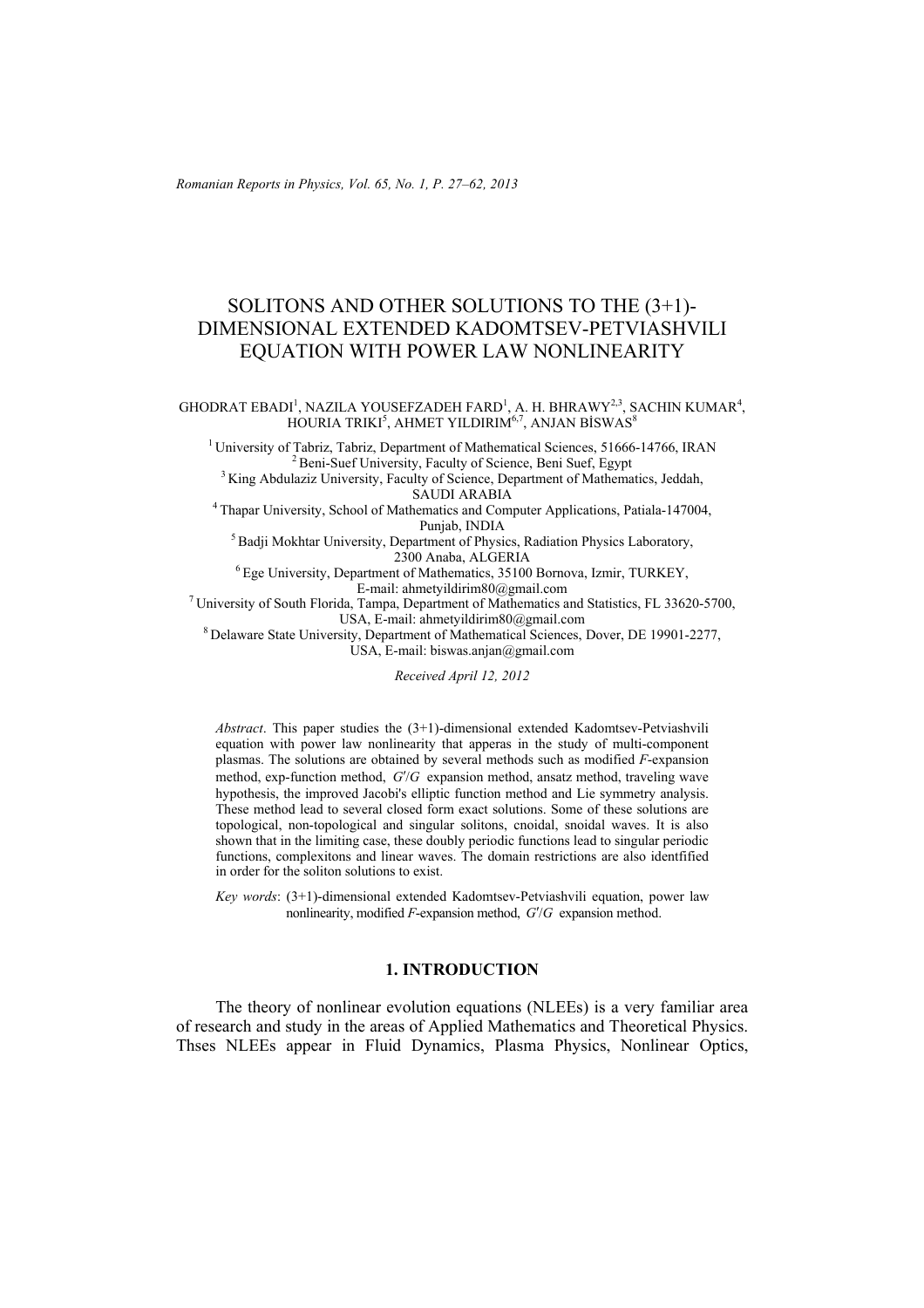Mathematical Biology, Nuclear Physics and several other areas of Theoretical Physics  $[1-20]$ . While these equations are mostly studied in  $(1+1)$ -dimensions, it is important from the context of reality to address these NLEEs in multi-dimensions, in particular  $(3+1)$ -dimensions. This paper will address one such NLEE in  $(3+1)$ -D scenario.

In this paper, the Kadomtsev-Petviashvili  $(KP)$  equation in  $(3+1)$ -D will be studied. This is also known as the extended KP equation that appears in the study of multi-component plasmas [5, 14, 15]. In order to take a look at this equation from a generalized perspective, the power law nonlinearity will be considered so that the results of this paper will encompass the previously existing results. Thus the integrability aspects of the power law extended KP equation in  $(3+1)$ -D will be addressed.

There are several different tools of integrability of NLEEs that are available nowadays. These techniques reveal several different forms of solutions of these NLEEs. Some of the integrability tools will be applied to extract various kinds of solution to the  $(3+1)$ -D KP equation. They are the *F* -expansion method,  $G/G$ expansion method, exp-function method, improved Jacobi's elliptic function method, ansatz method, traveling wave solutions and finally the Lie symmetry analysis. Each of these methods are studied in separate sections where different form of nonlinear wave solutions will be extracted.

### **2. MODIFIED** *F***-EXPANSION METHOD**

We first describe the modified *F*-expansion method, then apply it to construct the traveling wave solutions for the generalized extended  $(3+1)$ -D KP equation.

#### 2.1. DETAILS OF THE METHOD

Let us consider nonlinear partial differential equation (PDE) with independent variables  $x$ ,  $y$ ,  $z$ ,  $t$  and dependent variable  $u$  as

$$
\phi(u, u_x, u_y, u_z, u_t, u_{xx}, u_{yy}, u_{zz}, u_{tt}, u_{xy}, u_{xt}, u_{yt}, \cdots) = 0, \qquad (1)
$$

where  $\phi$  is in general a polynomial in  $u$  and its various partial derivatives. The main idea of the modified *F* -expansion method for solving eq. (1) consists of the following five steps.

*Step* **1.** Seek the traveling wave solution of eq. (1) in the form

$$
u(x,t) = U(\xi = px + ky + lz - ct),
$$
 (2)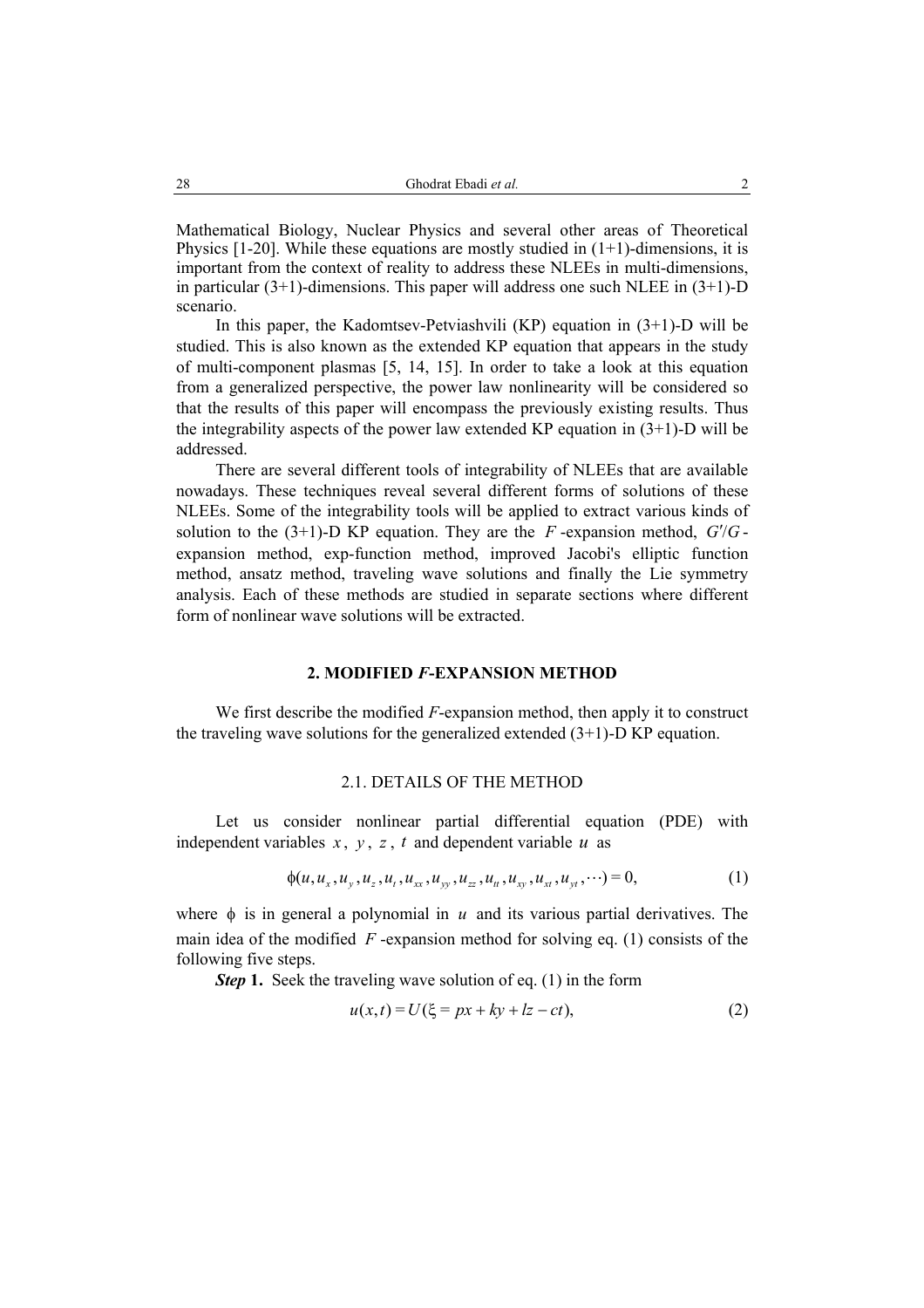where  $c$ ,  $p$ ,  $k$  and  $l$  are constants. Inserting (2) into (1) yields an ordinary differential equation (ODE) of  $U(\xi)$  as

$$
\psi(U, U', U'', U''', \cdots) = 0.
$$
 (3)

*Step* 2. Suppose  $U(\xi)$  can be expanded by a finite series of  $\psi(\xi)$ ,

$$
U(\xi) = \sum_{j=0}^{N} a_j \psi^j(\xi) + \sum_{j=1}^{N} a_{-j} \psi^{-j}(\xi) \qquad (a_N \neq 0),
$$
 (4)

where  $a_j$  and  $a_{-j}$  for  $j = 0, 1, \dots, N$  are constants to be determined, and an integer *N* is fixed by considering the balance between the highest order nonlinear terms and the highest order derivative of  $U(\xi)$  in eq. (3), while  $\psi(\xi)$  satisfies the nonlinear ODE (Riccati equation)

$$
\psi'(\xi) = A + B\psi(\xi) + C\psi^2(\xi) \qquad (C \neq 0), \tag{5}
$$

where *A*, *B* and *C* are parameters.

**Step 3.** Substituting (4) into (3), and using (5) simultaneously, the left-hand side of (3) can be converted into a polynomial for  $\psi^j(\xi)$  and  $\psi^{-j}(\xi)$  for  $j = 0, 1, \dots, N$ . Then setting the coefficients of the polynomial to zero yields a set of algebraic equations for  $a_i$ , and  $a_{-i}$  ( $j = 0,1, \dots, N$ ) and *c, k, l* and *L*.

**Step 4.** Solving the system of algebraic equations, probably with the aid of Mathematica, Maple or Matlab, then  $a_j$ ,  $a_{j}$   $(j = 0, 1, \dots, N)$ ,  $c$ ,  $k$ ,  $l$  and  $L$  be expressed by  $A$ ,  $B$ ,  $C$ . Substituting these results into eq. (4), one can get a general form solution of eq. (1).

**Step 5.** With the aid of Appendix (Table 1), from the general form of travelling wave solutions, we can give a series of soliton-like solutions, trigonometric function solutions and rational solutions of eq. (1).

#### 2.2. APPLICATION TO THE GENERALIZED EXTENDED (3+1)- DIMENSIONAL KP EQUATION

We apply the *F* -expansion method to construct the traveling wave solutions for the generalized extended  $(3+1)$ -dimensional KP equation in the following form

$$
(u_t + \alpha u^n u_x + \beta u_{xxx})_x + v(u_{xx} + u_{yy} + u_{zz}) + r(u_{xy} + u_{yz} + u_{xz}) = 0, \qquad (6)
$$

where the  $\alpha$ ,  $\beta$ ,  $\nu$  and  $r$  are parameters. We assume that

$$
u(x, y, z, t) = U(\xi), \qquad \xi = px + ky + kz - ct,\tag{7}
$$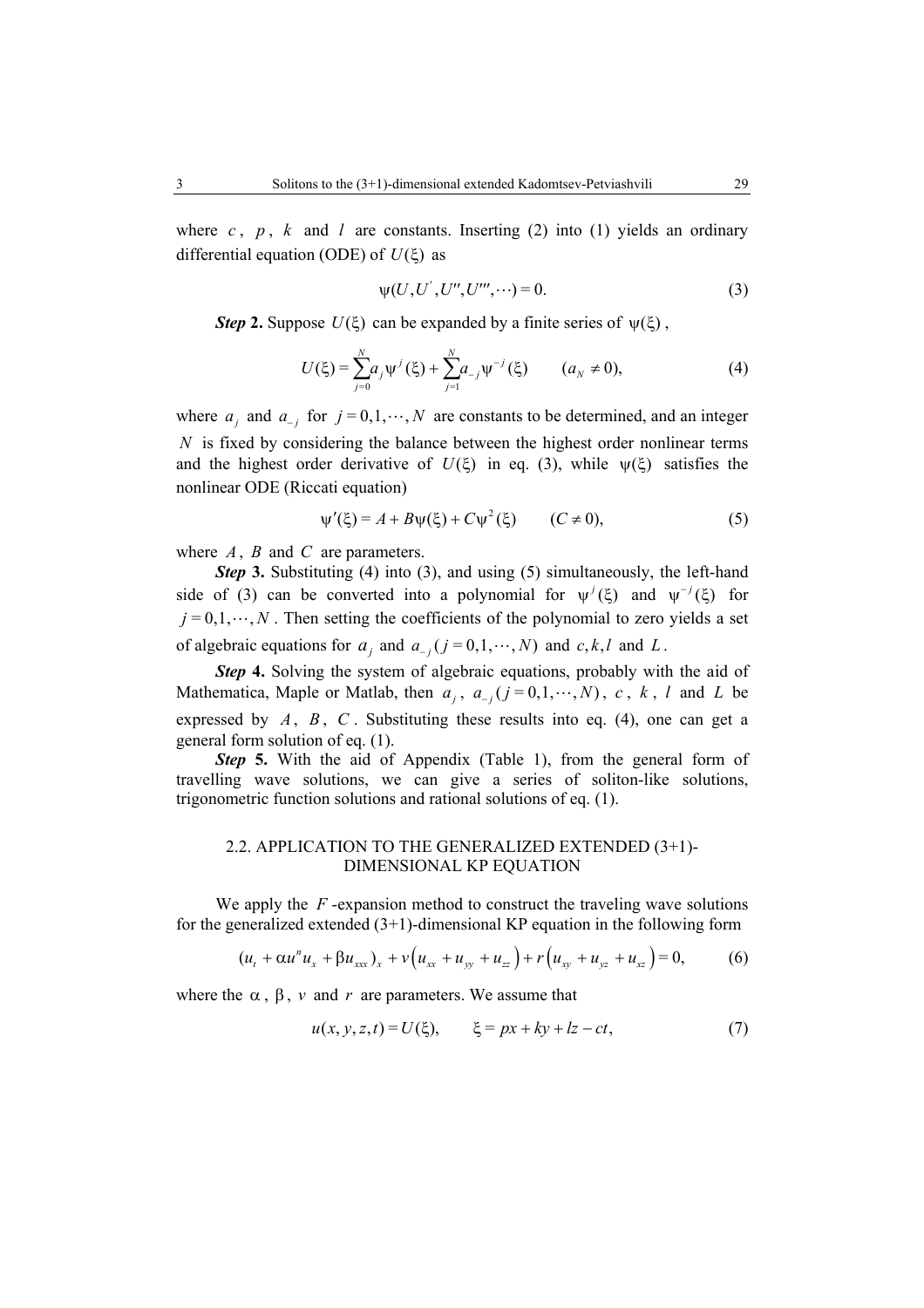where  $p, k, l$  and  $c$  are constants that to be determined later. We substitute eq. (7) into eq. (6). Integrating the obtained equation twice with respect to ξ and taking both constants of integration to be zero. Then we obtain the following ODE:

$$
\left\{-cp + v\left(p^2 + k^2 + l^2\right) + r(pk + lk + pl)\right\}U + \frac{p^2\alpha}{n+1}U^{n+1} + p^4\beta U^{\prime\prime} = 0. \tag{8}
$$

Multiplying eq. (8) by  $U'$  and integrating a third time with respect to  $\xi$ , one can write  $\left\{-cp + v\left(p^2 + k^2 + l^2\right) + r(pk + lk + pl)\right\}U^2 + \frac{2p^2\alpha}{(n+1)(n+2)}U^{n+2}$  $n+1(n)$  $-cp + v(p^2 + k^2 + l^2) + r(pk + lk + pl)U^2 + \frac{2p^2\alpha}{(m+1)(m+2)}U^{n+2} +$  $+1(n +$  $+p^4\beta (U')^2 + L = 0,$  (9)

where *L* is a constant of integration to be determined later. We make transformation 2  $U = W<sup>n</sup>$ . Thus, eq. (9) is transformed into the following ODE

$$
8p^4\beta \left(W'\right)^2 (\xi) + 3n^3W^2 (\xi)vp^2 + 3n^3W^2 (\xi)vk^2 + 3n^3W^2 (\xi)vl^2 ++3n^3W^2 (\xi)rlk + n^4W^2 (\xi)vl^2 + 4p^4\beta \left(W'\right)^2 (\xi)n^2 + n^4W^2 (\xi)vk^2 --n^4W^2 (\xi)cp + 12p^4\beta \left(W'\right)^2 (\xi)n + 2p^2\alpha W^4 (\xi)n^2 + n^4W^2 (\xi)vp^2 ++n^4W^2 (\xi)rpl + n^4W^2 (\xi)rlk + n^4W^2 (\xi)rkp - 3n^3W^2 (\xi)cp ++2n^2W^2 (\xi)vl^2 - 2n^2W^2 (\xi)cp + 2n^2W^2 (\xi)vp^2 + 2n^2W^2 (\xi)vk^2 ++2n^2W^2 (\xi)rkp + 2n^2W^2 (\xi)rlk + 2n^2W^2 (\xi)rpl + 3n^3W^2 (\xi)rkp ++3n^3W^2 (\xi)rpl + L = 0.
$$

Balancing  $W^4$  with  $(W')^2$  yields  $N=1$ . Therefore, according to the modified *F* -expansion method, we have

$$
W(\xi) = \frac{a_{-1}}{\psi(\xi)} + a_0 + a_1 \psi(\xi),
$$
\n(11)

where  $\psi(\xi)$  satisfies eq. (5). Substituting (11) into eq. (10), and using eq. (5) simultaneously, the left-hand side of eq. (10) can be converted into a finite series in  $\psi^{j}(\xi)(j = -4, \dots, -1, 0, 1, \dots, 4)$ , then setting each coefficient to zero, we get a set of overdetermined algebraic equations for  $a_{-1}, a_0, a_1, c, l, k$  and *L*. Solving the obtained algebraic equations, gets the following solutions: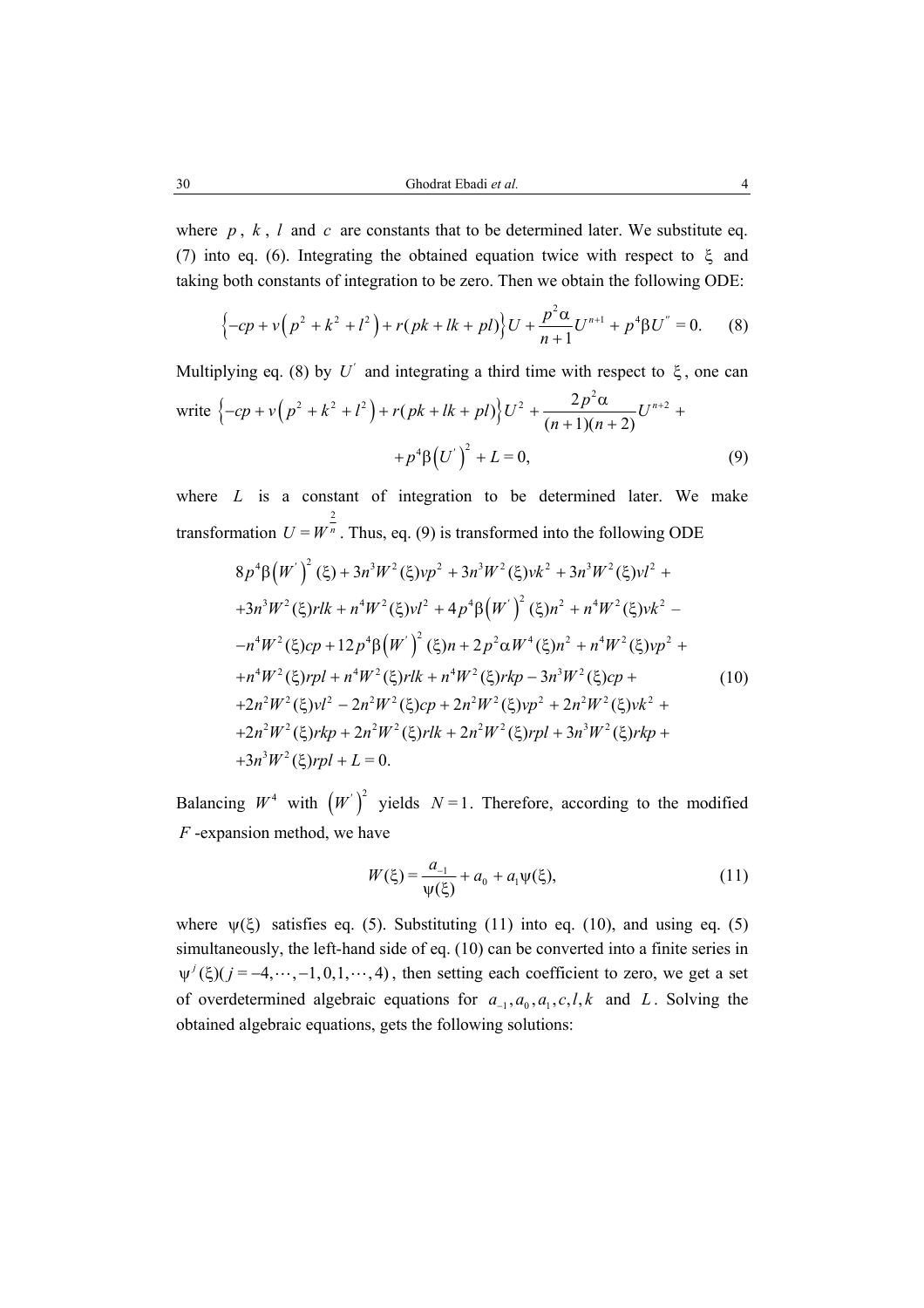*Case* 1. When  $A = 0$ , yields

$$
a_0 = \pm \frac{p\beta B(3n + n^2 + 2)}{qn\alpha}, \ a_1 = \pm q \left(\frac{pC}{n}\right)
$$
  

$$
L = \frac{(n^2 + 3n + 2)^2 B^4 \beta^2 p^6}{2\alpha n^2}, \ a_{-1} = 0, \ k = k, \ l = l
$$
  

$$
c = \frac{b - 2p^4 \beta B^2}{n^2 p}.
$$
 (12)

*Case* 2. When  $B = 0$ , yields

$$
a_1 = \pm q \left( \frac{pC}{n} \right), \ a_0 = a_{-1} = 0, \ l = l,
$$
  

$$
k = k, \ L = \frac{8\beta^2 (3n + 2 + n^2)^2 p^6 C^2 A^2}{\alpha n^2},
$$
  

$$
c = \frac{b + 8p^4 \beta AC}{n^2 p}.
$$
 (13)

*Case* 3. When  $A = B = 0$ , yields

$$
a_1 = \pm q \left( \frac{pC}{n} \right), \ a_0 = a_{-1} = 0, \ l = l, \ k = k,
$$
  

$$
c = \frac{l^2 v + k^2 v + rpl + v p^2 + klr + rkp}{p}, \ L = 0,
$$
 (14)

where  $q = \frac{\sqrt{-2\alpha\beta(n^2 + 2 + 3n)}}{n}$  $-2\alpha\beta(n^2+2 +$ α , and we assume  $\alpha \beta (n^2 + 2 + 3n) < 0$ . Also in (12) and (13), we have

$$
b = n^2vp^2 + n^2rlk + n^2rk p + n^2vk^2 + n^2vl^2 + n^2rpl.
$$

Substituting over solutions into eq. (11), and by using appendix we have:

**Solution 1.** When  $A = 0$ ,  $B = 1$ ,  $C = -1$  and  $\psi(\xi) = \frac{1}{2} + \frac{1}{2} \tanh(\frac{1}{2}\xi)$  from appendix, by using *Case 1*, we have

$$
W_1(\xi) = \frac{p\beta(2\cosh(\xi) - 2 + 3n\cosh(\xi) - 3n + n^2\cosh(\xi) - n^2)}{nq\alpha\sinh(\xi)},
$$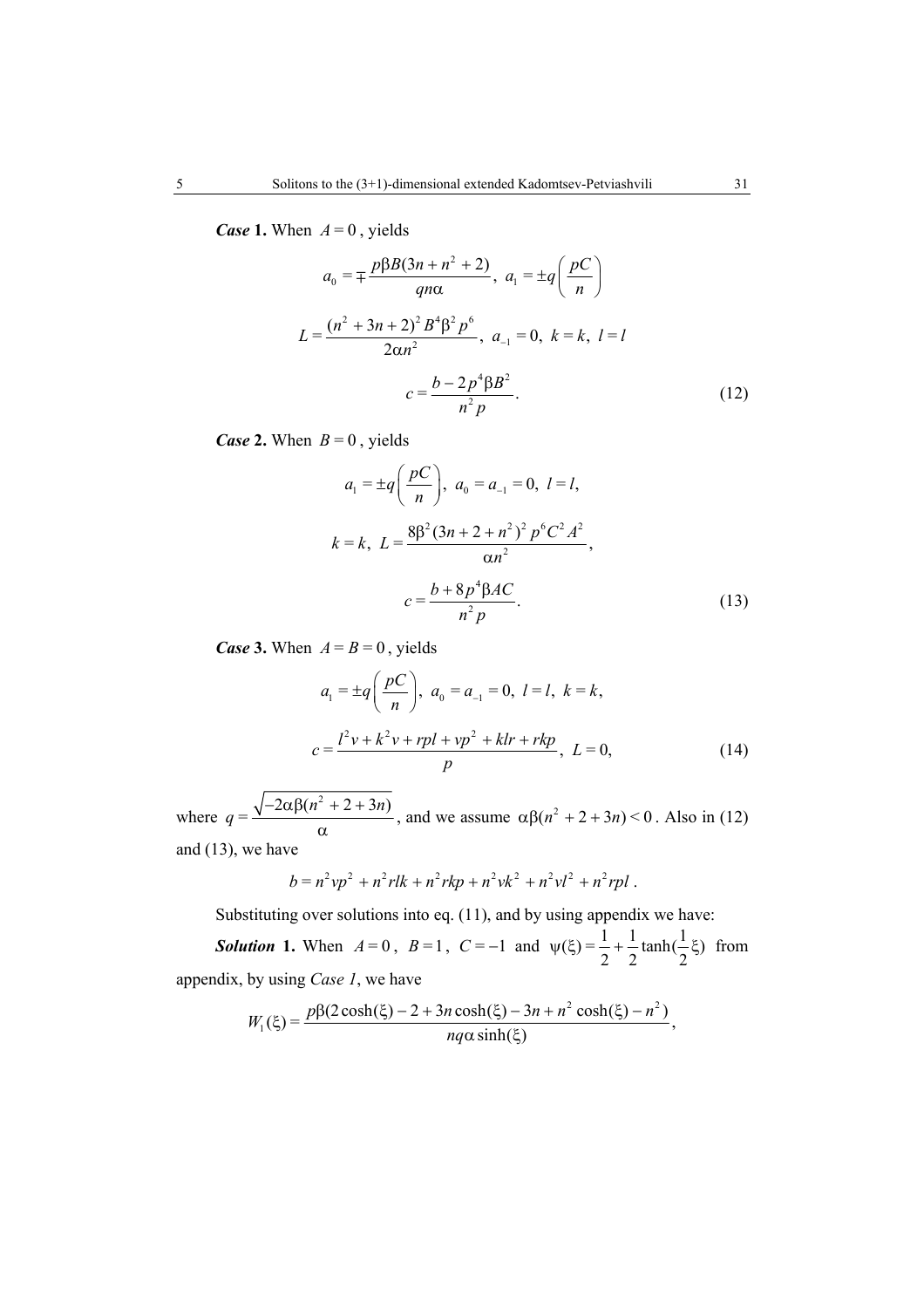so

$$
u_1(x, y, z, t) = \left\{ \frac{p\beta(2\cosh(\xi) - 2 + 3n\cosh(\xi) - 3n + n^2\cosh(\xi) - n^2)}{\sinh(\xi)nq\alpha} \right\}^{\frac{2}{n}},
$$

where

$$
\xi = px + ky + lz - \left(\frac{b - 2p^4\beta B^2}{n^2p}\right)t.
$$

*Solution* 2. When  $A = 0$ ,  $B = -1$ ,  $C = 1$  from Appendix (Table 1), then  $\psi(\xi) = \frac{1}{2} - \frac{1}{2} \coth(\frac{1}{2}\xi)$ , by using *Case 1*, we obtain

$$
W_2(\xi) = \frac{p \sinh(\xi)\beta(3n + n^2 + 2)}{(\cosh(\xi) - 1)nq\alpha},
$$

so  

$$
u_2(x, y, z, t) = \left\{ \frac{p \sinh(\xi)\beta(3n + n^2 + 2)}{(\cosh(\xi) - 1) n q \alpha} \right\}^{\frac{2}{n}},
$$

where

$$
\xi = px + ky + lz - \left(\frac{b - 2p^4\beta B^2}{n^2p}\right)t.
$$

**Solution 3.** When  $B = 0$ ,  $A = \frac{1}{2}$ ,  $C = \frac{-1}{2}$  and  $\psi(\xi) = \coth(\xi) \pm \operatorname{csch}(\xi)$  from appendix (Table 1), by using *Case 2*, we have

$$
W_3(\xi) = \mp q \left\{ \frac{p(\cosh(\xi) \pm 1)}{2n \sinh(\xi)} \right\},\,
$$

and choosing  $\psi(\xi) = \tanh(\xi) \pm isech(\xi)$ , gives

$$
W_4(\xi) = \mp q \left\{ \frac{p(\sinh(\xi) \pm I)}{2n \cosh(\xi)} \right\},\,
$$

respectively, we have

$$
u_3(x, y, z, t) = \left[ \mp q \left\{ \frac{p(\cosh(\xi) \pm 1)}{2n \sinh(\xi)} \right\} \right]^{\frac{2}{n}},
$$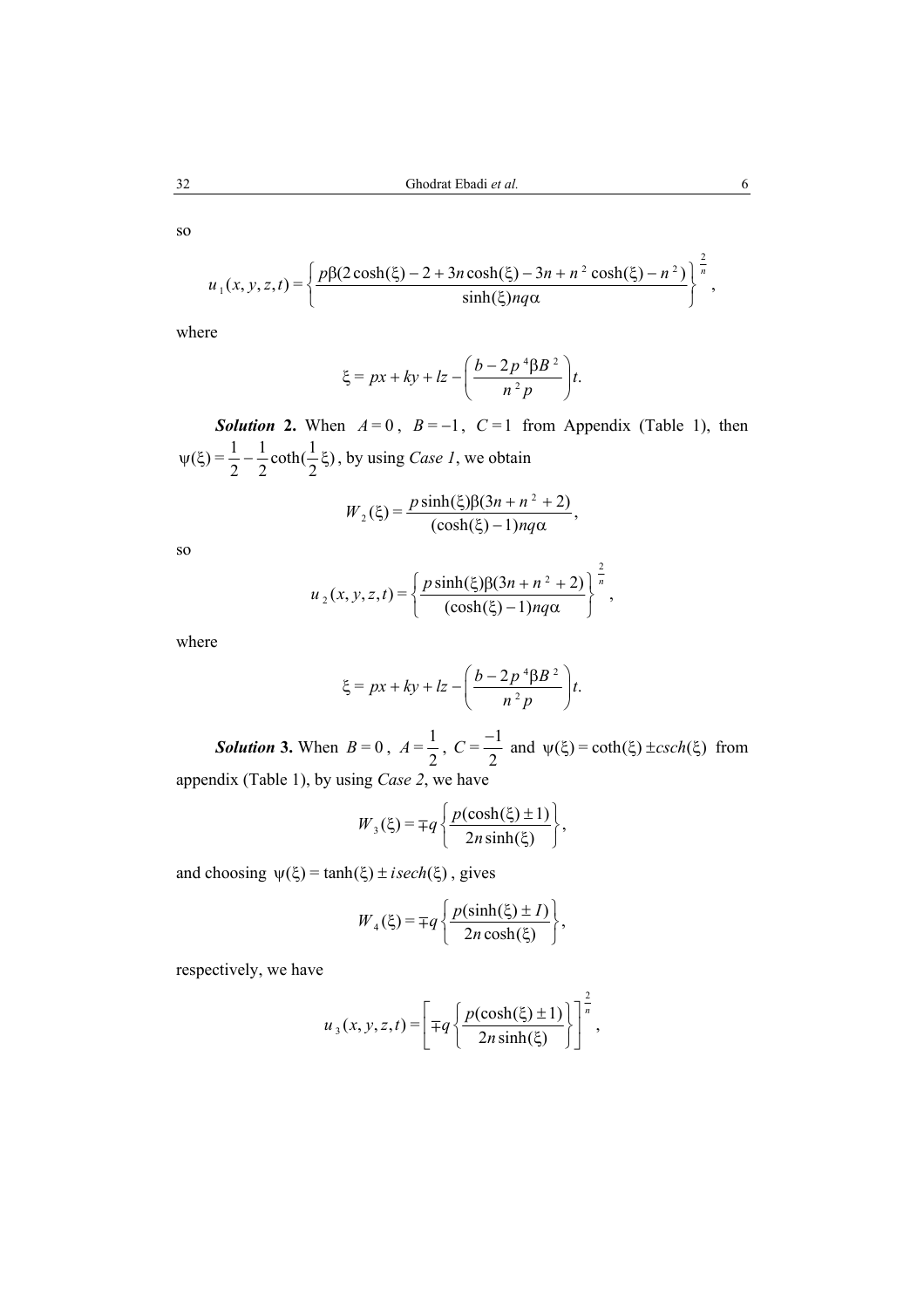$$
u_4(x, y, z, t) = \left[ \mp q \left\{ \frac{p(\sinh(\xi) \pm I)}{2n \cosh(\xi)} \right\} \right]^{\frac{2}{n}},
$$

where

$$
\xi = px + ky + lz - \left(\frac{b + 8p^4\beta AC}{n^2 p}\right)t.
$$

*Solution* **4.** When  $A = 1$ ,  $B = 0$ ,  $C = -1$  and  $\psi(\xi) = \tanh(\xi)$  from Appendix, by using *Case 2*, we obtain

$$
W_5(\xi) = \mp q \left\{ \frac{p \tanh(\xi)}{n} \right\},\,
$$

and  $\psi(\xi) = \coth(\xi)$ , gets

$$
W_6(\xi) = \mp q \left\{ \frac{p \coth(\xi)}{n} \right\},\,
$$

respectively, we obtain

$$
u_{s}(x, y, z, t) = \left[\mp q \left\{\frac{p \tanh(\xi)}{n}\right\}\right]^{\frac{2}{n}},
$$

$$
u_{6}(x, y, z, t) = \left[\mp q \left\{\frac{p \coth(\xi)}{n}\right\}\right]^{\frac{2}{n}},
$$

where

$$
\xi = px + ky + lz - \left(\frac{b + 8p^4\beta AC}{n^2 p}\right)t.
$$

**Solution 5.** By choosing  $A = C = 1/2$ ,  $B = 0$  and  $\psi(\xi) = \sec(\xi) + \tan(\xi)$ from Appendix (Table 1), by using *Case 2*, yields

$$
W_7(\xi) = \pm q \left\{ \frac{p(1+\sin(\xi))}{2n\cos(\xi)} \right\},\,
$$

and  $\psi(\xi) = csc(\xi) - cot(\xi)$ , gives

$$
W_8(\xi) = \mp q \left\{ \frac{p(1-\cos(\xi))}{2n\sin(\xi)} \right\},\,
$$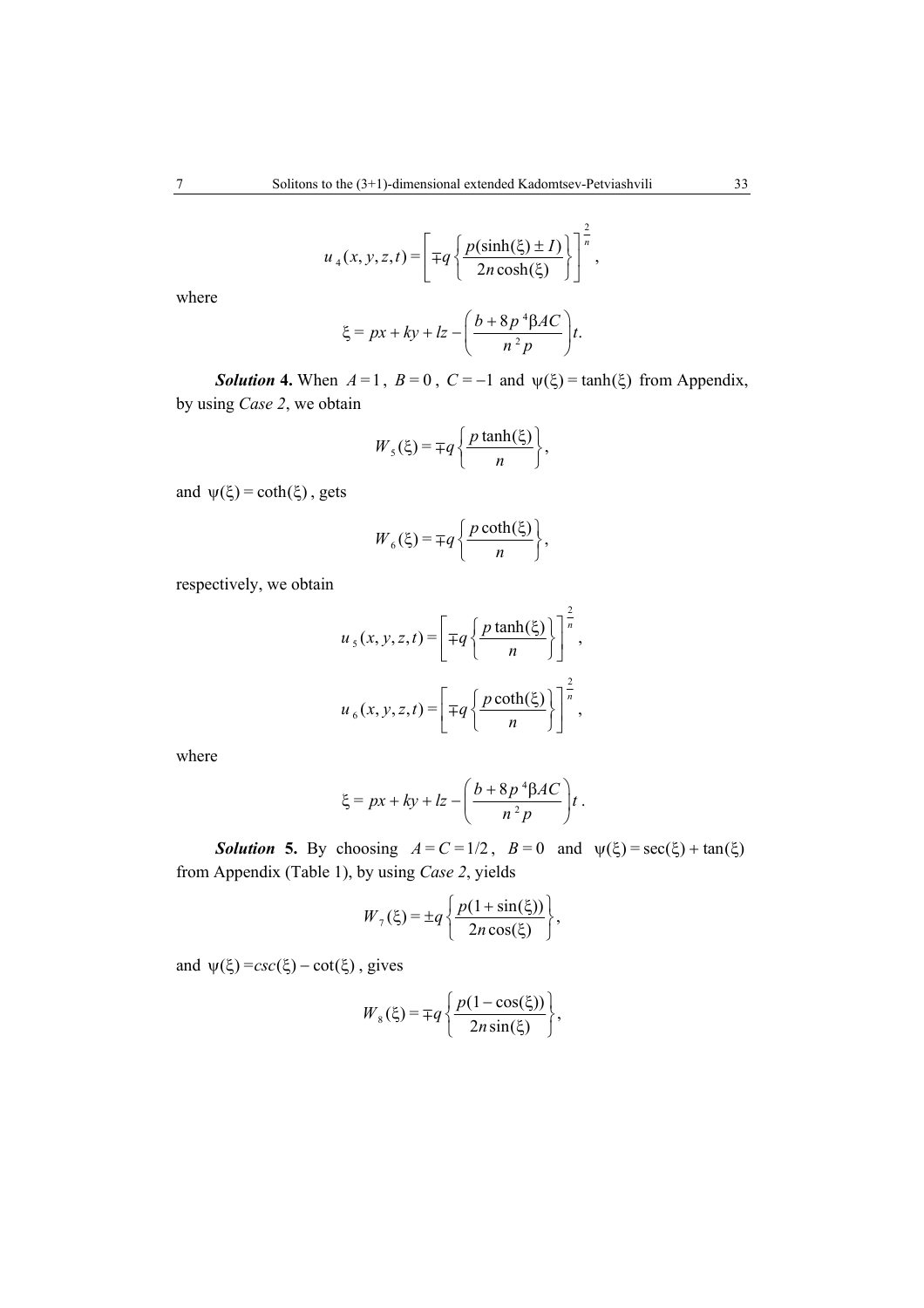respectively, yields

$$
u_{7}(x, y, z, t) = \left[ \pm q \left\{ \frac{p(1 + \sin(\xi))}{2n \cos(\xi)} \right\} \right]^{\frac{2}{n}},
$$

$$
u_{8}(x, y, z, t) = \left[ \mp q \left\{ \frac{p(1 - \cos(\xi))}{2n \sin(\xi)} \right\} \right]^{\frac{2}{n}},
$$

where

$$
\xi = px + ky + lz - \left(\frac{b + 8p^4\beta AC}{n^2 p}\right)t.
$$

**Solution 6.** We select  $A = C = -1/2$ ,  $B = 0$  and  $\psi(\xi) = \csc(\xi) + \cot(\xi)$  from Appendix (Table 1), by using *Case 2*, we have

$$
W_{9}(\xi) = \mp q \left\{ \frac{p(1+\cos(\xi))}{2n\sin(\xi)} \right\},\,
$$

and  $\psi(\xi) = \sec(\xi) - \tan(\xi)$ , gets

$$
W_{10}(\xi) = \pm q \left\{ \frac{p(-1 + \sin(\xi))}{2n \cos(\xi)} \right\},\,
$$

so we obtain

$$
u_{9}(x, y, z, t) = \left[\mp q \left\{\frac{p(1+\cos(\xi))}{2n\sin(\xi)}\right\}\right]^{\frac{2}{n}},
$$

$$
u_{10}(x, y, z, t) = \left[\pm q \left\{\frac{p(-1+\sin(\xi))}{2n\cos(\xi)}\right\}\right]^{\frac{2}{n}},
$$

where

$$
\xi = px + ky + lz - \left(\frac{b + 8p^4\beta AC}{n^2 p}\right)t.
$$

*Solution 7.* When  $A = C = 1(-1)$ ,  $B = 0$  and  $\psi(\xi) = \tan(\xi)$  or cot( $\xi$ ) from appendix and *Case 2*, we have

$$
W_{11}(\xi) = \pm q \left\{ \frac{p \tan(\xi)}{n} \right\},\,
$$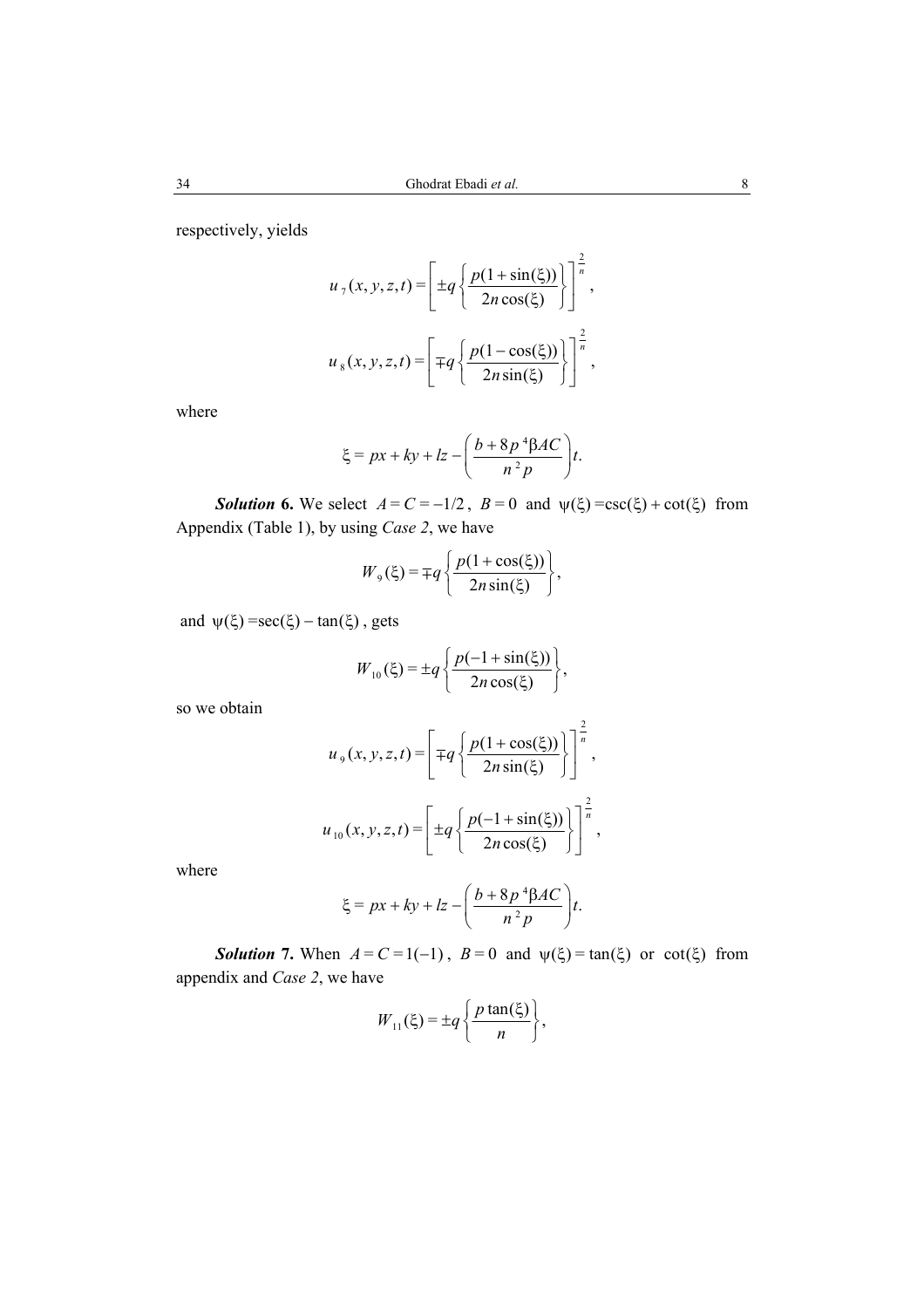$$
W_{12}(\xi) = \mp q \left\{ \frac{p \cot(\xi)}{n} \right\},\,
$$

then we obtain

$$
u_{11}(x, y, z, t) = \left[ \pm q \left\{ \frac{p \tan(\xi)}{n} \right\} \right]^{\frac{2}{n}},
$$
  

$$
u_{12}(x, y, z, t) = \left[ \mp q \left\{ \frac{p \cot(\xi)}{n} \right\} \right]^{\frac{2}{n}},
$$

where

$$
\xi = px + ky + lz - \left(\frac{b + 8p^4\beta AC}{n^2 p}\right)t.
$$

**Solution 8.** When  $A = B = 0$ ,  $C \neq 0$  and  $\psi(\xi) = \frac{-1}{C\xi + \lambda}$  ( $\lambda$  is an arbitrary constant) from Appendix (Table 1), by using *Case 3*, yields

$$
W_{13}(\xi) = \mp q \left\{ \frac{pC}{n(C\xi + \lambda)} \right\},\,
$$

so  

$$
u_{13}(x, y, z, t) = \left[ \mp q \left\{ \frac{pC}{n(C\xi + \lambda)} \right\} \right]^{\frac{2}{n}},
$$

where

$$
\xi = px + ky + Iz - \left(\frac{l^2v + k^2v + rpl + vp^2 + klr + rkp}{p}\right)t.
$$

In solutions 1 through 8,

$$
q = \frac{\sqrt{-2\alpha\beta(n^2 + 2 + 3n)}}{\alpha}
$$

and it is assumed that

$$
\alpha\beta(n^2+2+3n)\leq 0.
$$

Also, in solutions 1 through 7,

$$
b = n^{2}vp^{2} + n^{2}rlk + n^{2}rk p + n^{2}vk^{2} + n^{2}vl^{2} + n^{2}rpl.
$$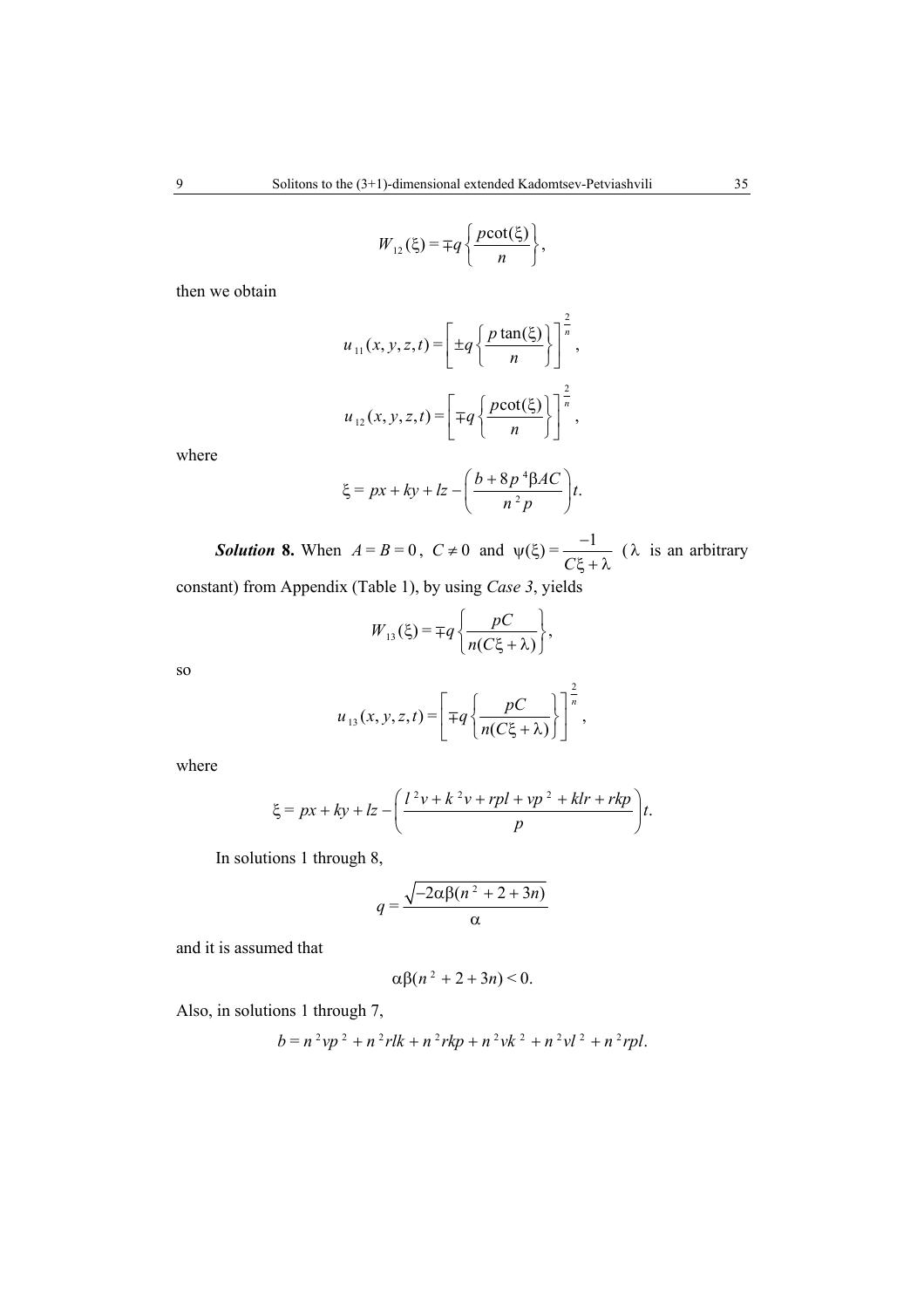#### **3. EXP-FUNCTION METHOD**

The exp-function method was first proposed by He and Wu to solve differential equations. We now present briefly the main steps of the exp-function method that will be applied to generalized extended  $(3+1)$ -dimensional KP equation.

#### 3.1. DETAILS OF THE METHOD

We consider the general nonlinear PDE of the type

$$
P(u, u_x, u_y, u_z, u_t, u_{xx}, u_{yy}, u_{zz}, u_{tt}, u_{xy}, u_{xt}, u_{yt}, \cdots) = 0.
$$
 (15)

We introduce use the travelling wave transformation

$$
u(x, y, z, t) = U(\xi), \quad \xi = px + ky + kz - ct,\tag{16}
$$

therefore eq. (6) reduces to ODEs

*d*

$$
F(U, U', U'', \cdots) = 0,\tag{17}
$$

where the prime denotes the derivation with respect to ξ . Also *c* , *p* , *k* , *l* are constants. The exp-function method is based on the assumption that the travelling wave solutions can be expressed in the following form

$$
U(\xi) = \frac{\sum_{n=-w}^{\infty} a_n \exp(n\xi)}{\sum_{m=-s}^{\infty} b_m \exp(m\xi)} = \frac{a_{-w} \exp(-w\xi) + \dots + a_d \exp(d\xi)}{b_{-s} \exp(-s\xi) + \dots + b_q \exp(q\xi)}.
$$
(18)

where  $w, d, s$  and  $q$  are positive integers which are known to be determined further,  $a_n$  and  $b_m$  are unknown constants. To determine the values of *w* and *s*, we balance the linear term of highest order in eq. (17) with the highest order nonlinear term. Similarly to determine the values of *d* and *q* .

#### 3.2. APPLICATION TO THE GENERALIZED EXTENDED (3+1)- DIMENSIONAL KP EQUATION

We consider the generalized extended  $(3+1)$ -dimensional KP equation in the form of eq. (10) with the transformation

$$
U(\xi = px + ky + lx - ct) = W^{\frac{2}{n}}(\xi)
$$
 (19)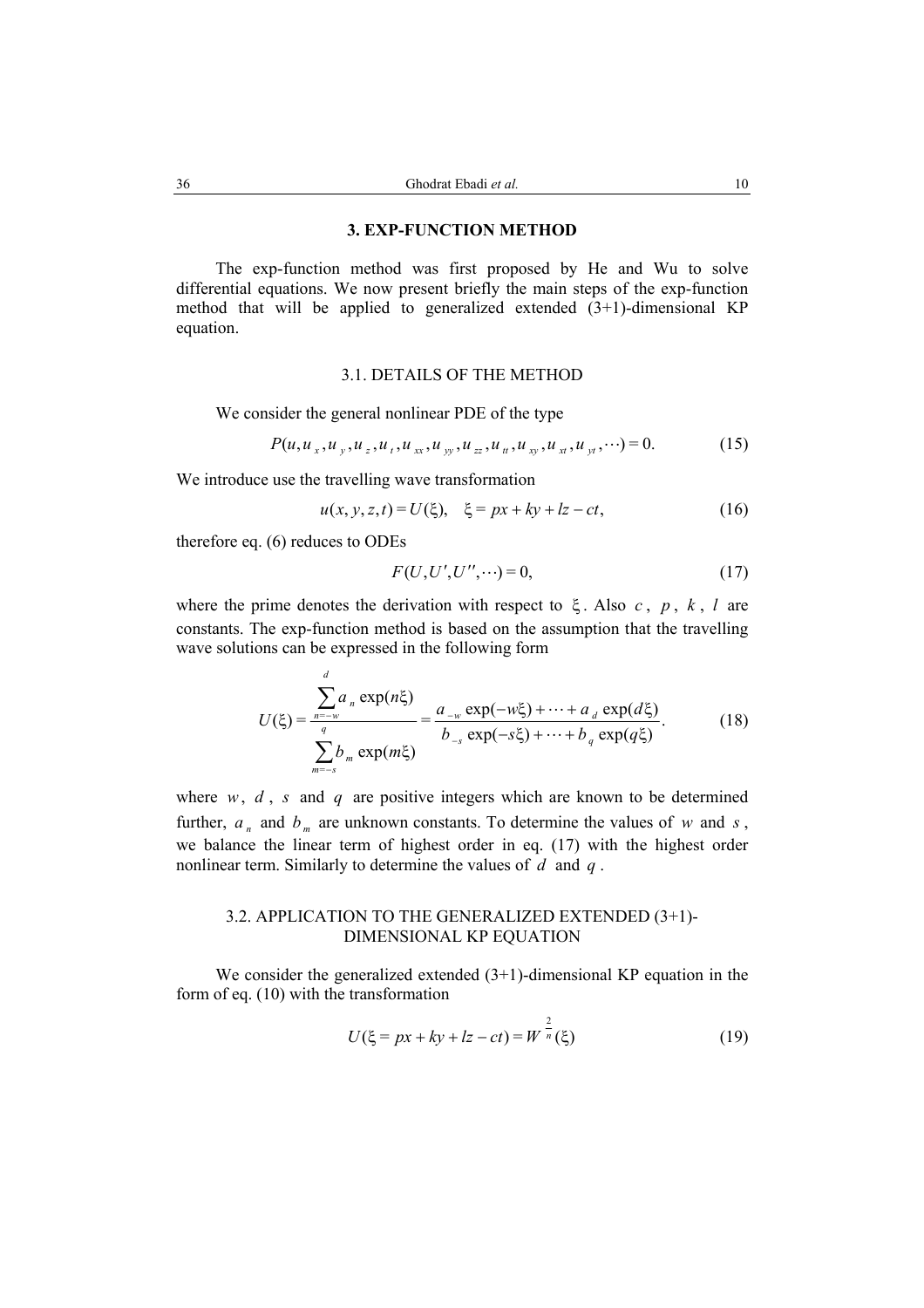We balance the linear term of highest order in eq. (10) with the highest order nonlinear term. By simple calculation, we have

$$
(W')^{2} = \frac{c_{1} \exp[(2w+4s)\xi] + \cdots}{c_{2} \exp[6s\xi] + \cdots},
$$
 (20)

and

$$
W^{4} = \frac{c_3 \exp[(4w + 2s)\xi] + \cdots}{c_4 \exp[6s\xi] + \cdots},
$$
 (21)

where  $c_i$  are determined coefficients only for simplicity. Balancing the highest order of exp-function in (20) and (21), we have

$$
2w + 4s = 4w + 2s, \tag{22}
$$

which leads to the result

$$
w = s.
$$
 (23)

Similarly to determine values of *d* and *q* , we balance the linear term of lowest order in eq. (10)

$$
(W')^{2} = \frac{\cdots + d_{1} \exp[-(4q + 2d)\xi]}{\cdots + d_{2} \exp[-6q\xi]},
$$
 (24)

and

$$
W^{4} = \frac{\cdots + d_{3} \exp[-(2q + 4d)\xi]}{\cdots + d_{4} \exp[-6q\xi]},
$$
\n(25)

where  $d_i$  are determined coefficients. Therefore, we can obtain the following relation

$$
-(4q+2d) = -(2q+4d),
$$
\n(26)

which gives

$$
q = d.\t(27)
$$

We can freely choose the values of  $w$  and  $d$ , but the final solution does not strongly depends upon the choice of values of *w* and *d* . For simplicity, we set  $w = s = 1$  and  $d = q = 1$ , then from eq. (18), we have

$$
W(\xi) = \frac{a_1 \exp(\xi) + a_0 + a_{-1} \exp(-\xi)}{b_1 \exp(\xi) + b_0 + b_{-1} \exp(-\xi)}.
$$
 (28)

Substituting eq. (28) into eq. (25), equating the coefficients of all powers of  $\exp(i\xi)$  ( $i = 0, \pm 1, \pm 2, \cdots, \pm 6$ ) to zero yields a set of algebraic equations for  $a_0, b_0$ ,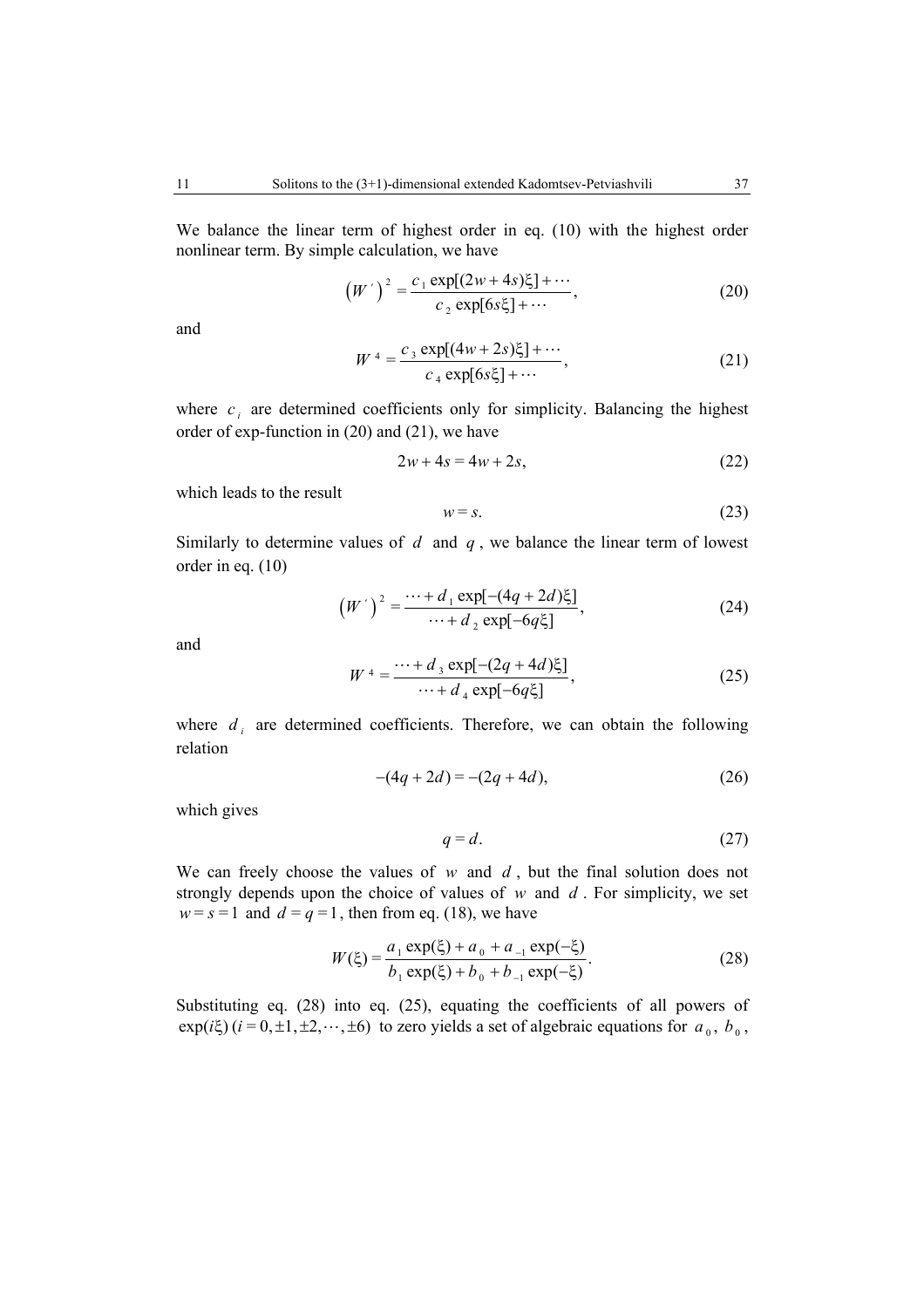$a_1, a_1, b_1, c, l$  and  $k$ . Solving the system of algebraic equations with the aid of Maple, we obtain:

$$
a_0 = a_0, b_0 = 0, b_{-1} = b_{-1}, a_1 = a_{-1} = 0
$$
  
\n
$$
b_1 = \frac{\alpha a_0^2 n^2}{8p^2 \beta b_{-1} (n^2 + 2 + 3n)}, \quad l = l, k = k,
$$
  
\n
$$
c = \frac{b + 4p^4 \beta}{n^2 p}.
$$
\n(29)

Substituting eqs. (29) into eq. (28) yields

$$
W(\xi) = \frac{a_0}{\frac{\alpha a_0^2 n^2 \exp(\xi)}{8p^2 \beta b_{-1}(n^2 + 2 + 3n)} + b_{-1} \exp(-\xi)}.
$$
 (30)

From transformation (19), obtain the following general solution

$$
u(x, y, z, t) = \left\{ \frac{a_0}{\frac{\alpha a_0^2 n^2 \exp(\xi)}{8p^2 \beta b_{-1}(n^2 + 2 + 3n)} + b_{-1} \exp(-\xi)} \right\}^{\frac{2}{n}},
$$
(31)

where  

$$
b = n^2vl^2 + n^2rpl + n^2vk^2 + n^2rkp + n^2vp^2 + n^2rlk
$$

and

$$
\xi = px + ky + lz - \left(\frac{b + 4p^4\beta}{n^2p}\right)t.
$$

# **4. THE G'/G-EXPANSION METHOD**

We will consider the traveling wave solutions of the generalized extended (3+1)-D KP equation by using the  $G'/G$ -expansion method.

# **4.1. DETAILS OF THE METHOD**

We assume the given nonlinear PDE for  $u(x, y, z, t)$  to be in the form

$$
J(u, u_x, u_y, u_z, u_t, u_{xx}, u_{yy}, u_{zz}, \cdots) = 0,
$$
\n(32)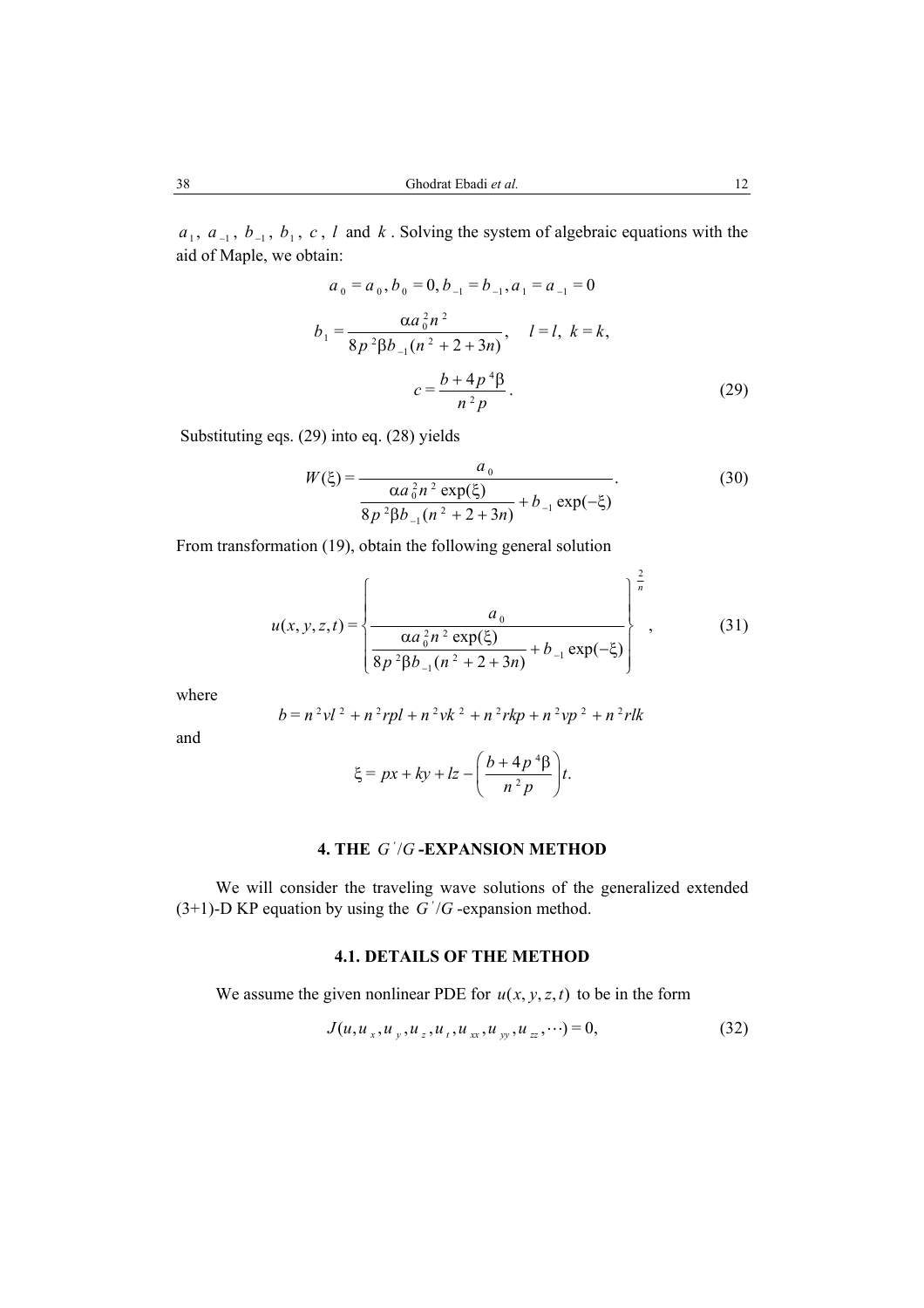*J* is a polynomial with *u* and its derivatives as variable elements. To apply the method, we proceed as follows:

**I.** The transformation

$$
\xi = px + ky + lz - ct,\tag{33}
$$

where  $p, k, l$  and *c* are constants, converts eq. (32) to an ODE

$$
F(U, U', U'', \cdots) = 0,\t(34)
$$

where prime denotes the derivative with respect to  $\xi$ .

**II.** Suppose that the solution of eq. (34) can be expressed by a polynomial in  $G'/G$  as follows:

$$
U(\xi) = \sum_{i=0}^{m} a_i \left( \frac{G'(\xi)}{G(\xi)} \right)^i, \qquad a_m \neq 0,
$$
 (35)

where  $G = G(\xi)$  satisfies the second order linear ODE (LODE) in the form

$$
G'' + \lambda G' + \mu G = 0,\t(36)
$$

where  $a_m, \dots, a_0, \lambda$  and  $\mu$  are constants to be determined later. The positive integer *m* can be determined by balancing the highest order derivative with the highest order nonlinear terms in (34).

**III.** Substituting (35) into (34) and using the second order LODE, eq. (36), yields an algebraic equation involving powers of  $G'/G$ , collecting all terms with the same power of  $G'/G$  together, and then equating each coefficient of each powers of  $G'/G$  to zero.

**IV.** Solve the system of algebraic equations obtained from *III*, for  $a_m$ ,  $\dots$ , *c*,  $k$ ,  $l$ ,  $p$ ,  $\lambda$  and  $\mu$  by using of Maple. Depending on the sign of the discriminant  $\Delta = \lambda^2 - 4\mu$ , we get solutions of eq. (36). We can obtain exact solutions of the given system of equations for eq. (32).

# **4.2. APPLICATION TO THE GENERALIZED EXTENDED (3+1)- DIMENSIONAL KP EQUATION**

Consider the generalized extended  $(3+1)$ -dimensional KP equation in the form of eq. (10) with the transformation

$$
u(x, y, z, t) = U(\xi = px + ky + kz - ct) = W^{\frac{2}{n}}(\xi).
$$
 (37)

Balancing the highest order nonlinear term and a supreme derivative, we can get  $m=1$ , so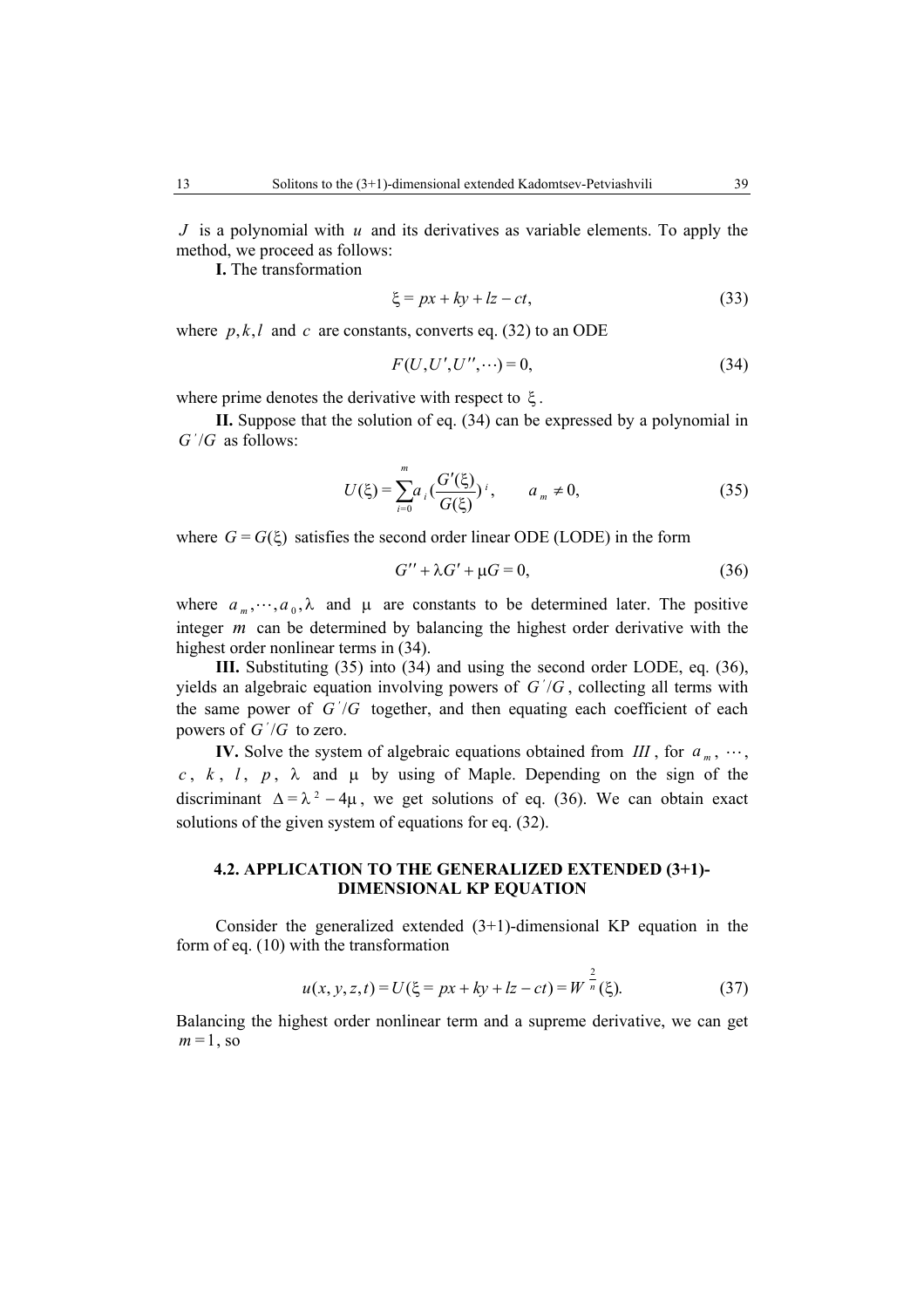$$
W(\xi) = a_0 + a_1 \left( \frac{G'(\xi)}{G(\xi)} \right), \qquad a_1 \neq 0,
$$
 (38)

where  $a_0$  and  $a_1$  are constants to be determined later.

Substituting eq. (38) into eq. (10) and collect all terms with the same power of  $\left(\frac{G'}{G}\right)$ *G*  $(\frac{G'}{G})$ . Equating the coefficients of this polynomial in  $(\frac{G'}{G})$ *G*  $\epsilon$ <sup>-</sup>) to zero, we can get the following equations

$$
\left(\frac{G'}{G}\right)^{0} : -n^{4}cpa_{0}^{2} + n^{4}vk^{2}a_{0}^{2} + n^{4}vl^{2}a_{0}^{2} + n^{4}vp^{2}a_{0}^{2} + 2p^{2}\alpha n^{2}a_{0}^{4}
$$
  
+  $3n^{3}vl^{2}a_{0}^{2} + 3n^{3}vk^{2}a_{0}^{2} + 3n^{3}vp^{2}a_{0}^{2} - 3n^{3}cpa_{0}^{2} + 2n^{2}vl^{2}a_{0}^{2}$   
+  $2n^{2}vp^{2}a_{0}^{2} + 2n^{2}vk^{2}a_{0}^{2} + n^{4}rlka_{0}^{2} + 8p^{4}\beta a_{1}^{2}\mu^{2} + n^{4}rpla_{0}^{2}$   
+  $n^{4}rkpa_{0}^{2} + 2n^{2}rkpa_{0}^{2} + 2n^{2}rlka_{0}^{2} + 2n^{2}rpla_{0}^{2} + 3n^{3}rkpa_{0}^{2}$   
+  $3n^{3}rpla_{0}^{2} + 3n^{3}rlka_{0}^{2} + 12p^{4}\beta na_{1}^{2}\mu^{2} + 4p^{4}\beta n^{2}a_{1}^{2}\mu^{2}$   
-  $2n^{2}cpa_{0}^{2} = 0$ ,  

$$
\left(\frac{G'}{G}\right)^{1} : -2a_{1}(n^{4}cpa_{0} - 2n^{2}rpla_{0} - 2n^{2}rkpa_{0} - 3n^{3}rlka_{0} - n^{4}vp^{2}a_{0}
$$
  
-  $n^{4}vk^{2}a_{0} - 2n^{2}rlka_{0} - 3n^{3}rkpa_{0} - 8a_{1}p^{4}\beta\lambda\mu - 12a_{1}p^{4}\beta n\lambda\mu$   
-  $n^{4}rkpa_{0} - n^{4}rpla_{0} - 2n^{2}vk^{2}a_{0} + 3n^{3}cpa_{0} - n^{4}rlka_{0} - n^{4}vl^{2}a_{0}$   
-  $4p^{2}\alpha n^{2}a_{0}^{3} - 3n^{3}vl^{2}a_{0} - 3n^{3}vk^{2}a_{0} - 3n^{3}vp^{2}$ 

Solving this system by Maple gives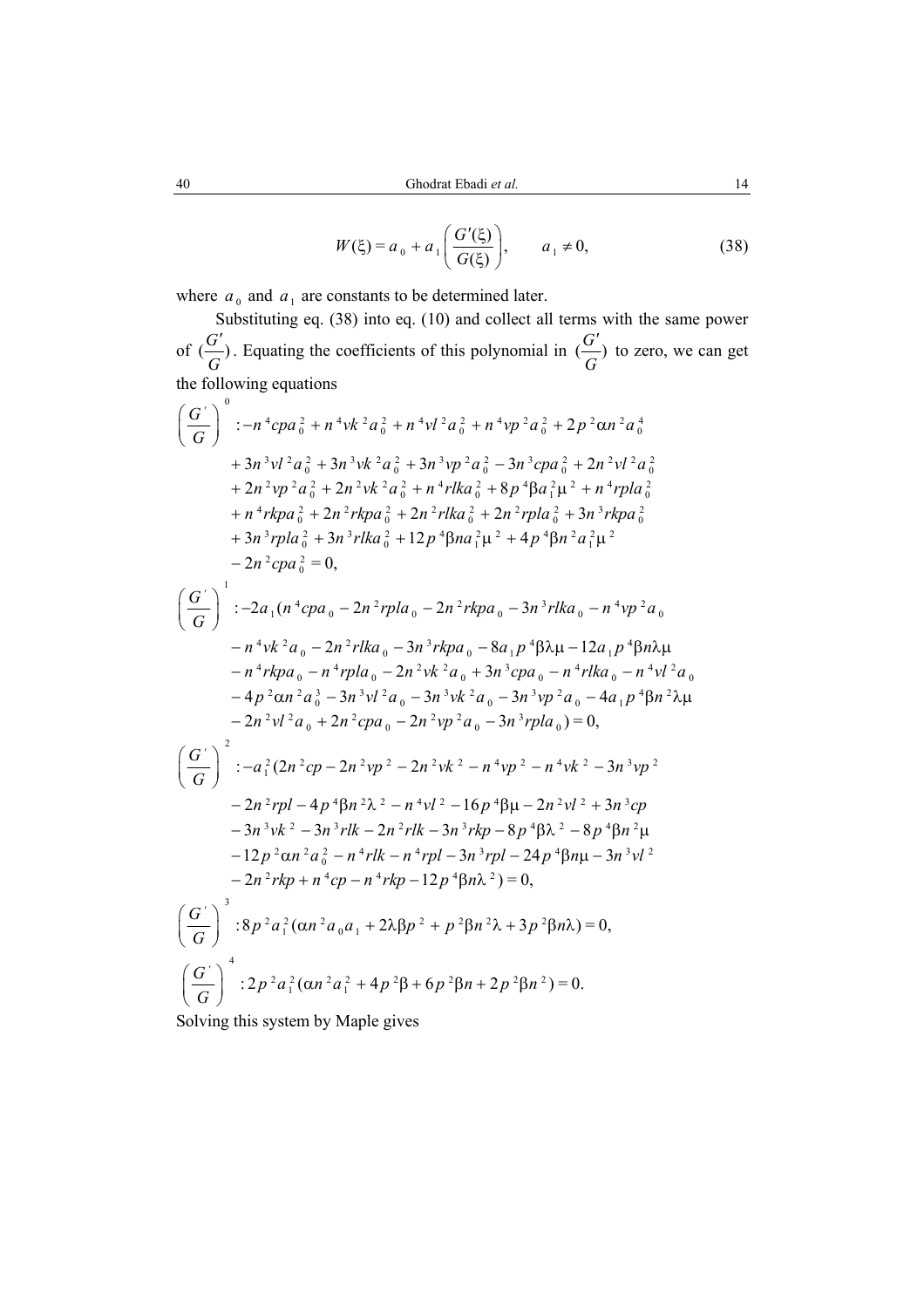$$
a_0 = a_0, a_1 = \pm q(\frac{p}{n}), l = l, k = k,
$$
  

$$
\mu = -\frac{a_0^2 \alpha n^2}{2\beta p^2 (n^2 + 3n + 2)}, c = \frac{s}{p},
$$
  

$$
\lambda = \mp q \frac{\alpha n a_0}{p \beta (n^2 + 2 + 3n)}.
$$
 (39)

Substituting eq. (39) into eq. (38) so we have

$$
W = a_0 \pm q \left(\frac{p}{n}\right) \left(\frac{G'}{G}\right). \tag{40}
$$

 $\overline{a}$ 

Since in (39),  $\Delta = \lambda^2 - 4\mu = 0$  so we obtain only rational function solution

$$
W(\xi) = a_0 + \frac{q^2 \alpha a_0}{2\beta(2 + 3n + n^2)} \pm \frac{qpc_2}{n(c_1 + c_2 \xi)},
$$
\n(41)

so

$$
u(x, y, z, t) = \left(a_0 + \frac{q^2 \alpha a_0}{2\beta(2 + 3n + n^2)} \pm \frac{qpc_2}{n(c_1 + c_2 \xi)}\right)^{\frac{2}{n}},
$$
(42)

where  

$$
s = l^2v + rpl + rkp + klr + vp^2 + k^2v
$$

and

$$
\xi = px + ky + lz - \left(\frac{s}{p}\right)t.
$$

Also,

$$
q = \frac{\sqrt{-2\alpha\beta(n^2 + 2 + 3n)}}{\alpha}
$$

and we assume that

$$
\alpha\beta(n^2+2+3n)\leq 0.
$$

## **5. ANSATZ METHOD**

In this section the  $(3+1)$ -D extended KP equation that is going to be studied is going to be of the form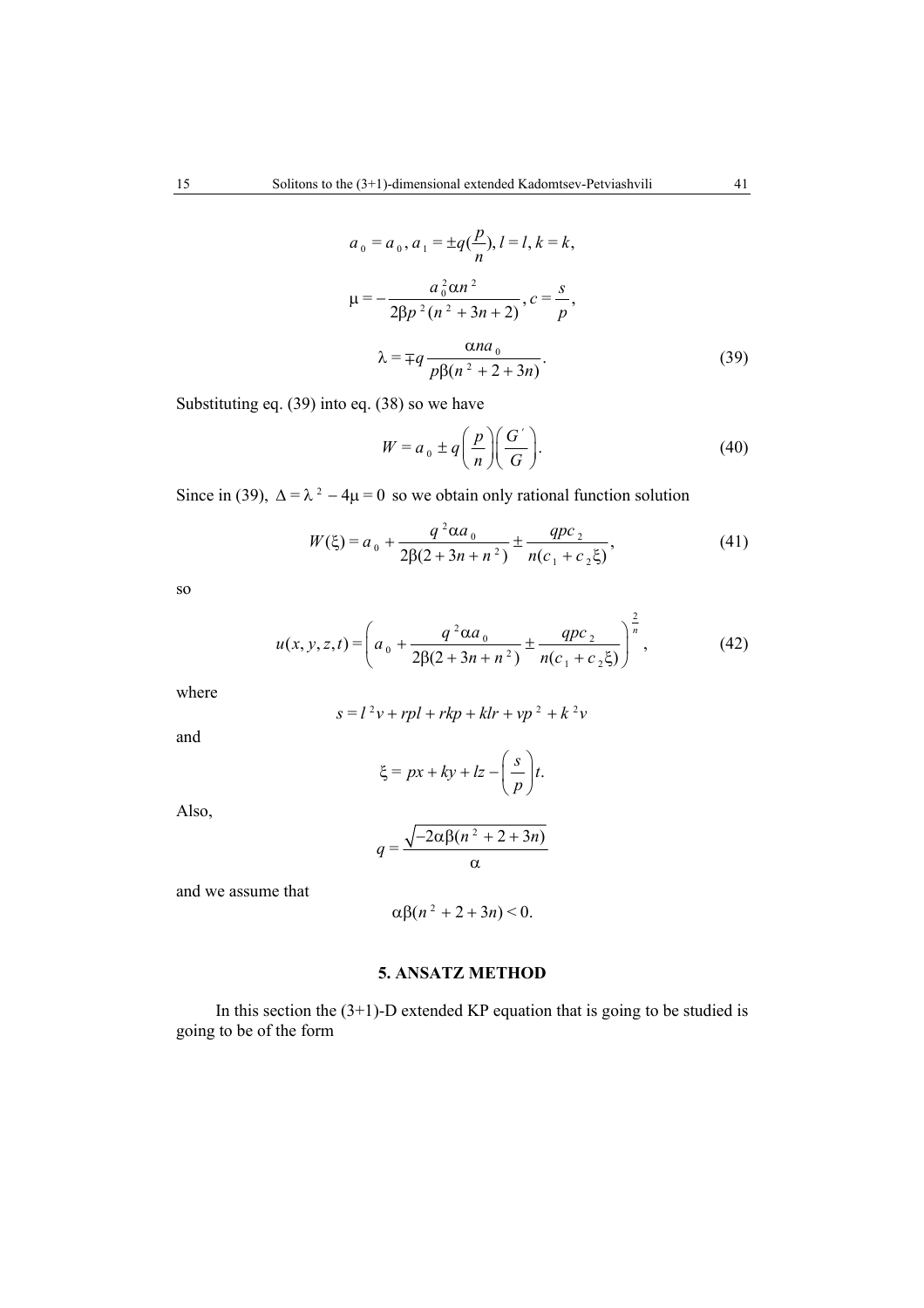$$
(q_{t} + aq^{n}q_{x} + bq_{xx})_{x} + c(q_{xx} + q_{yy} + q_{zz}) + k(q_{xy} + q_{yz} + q_{zx}) = 0 \quad (43)
$$

The coefficients  $a, b, c$  and  $k$  are all constants. The method that is going to be adopted in this section is the ansatz method. Thus, the study will be split into the following three sections where the topological, non-topological and the singular solitary wave solutions will be obtained.

#### 5.1. NON-TOPOLOGICAL SOLITONS

In this section, the starting hypothesis is going to be

$$
q(x, y, z, t) = A \, \, sech^p \, \tau \tag{44}
$$

where

$$
\tau = B_1 x + B_2 y + B_3 z - vt \tag{45}
$$

The unknown exponent *p* will be determined, in terms of the power law parameter  $n$ , from the balancing principle. Additionally, the parameter  $A$  is the amplitude of the solitary wave while the parameters  $B_i$  for  $1 \le j \le 3$  are the widths in the  $x -$ ,  $y -$  and  $z -$  directions respectively that are also related to the direction cosines of the solitary wave in 3*D* . Finally, *v* is the velocity of the propagation of the solitary wave.

Substituting (44) into (43) yields

$$
\left[-p^{2}vAB_{1} + bAp^{4}B_{1}^{4} + cp^{2}A(B_{1}^{2} + B_{2}^{2} + B_{3}^{2}) ++kp^{2}A(B_{1}B_{2} + B_{2}B_{3} + B_{1}B_{3})\right]\frac{1}{\cosh^{p}\tau} ++ \left[p(p+1)vAB_{1} - bAB_{1}^{4}p(p+1)\left\{p^{2} + (p+2)^{2}\right\}--cp(p+1)A(B_{1}^{2} + B_{2}^{2} + B_{3}^{2}) - -kp(p+1)A(B_{1}B_{2} + B_{2}B_{3} + B_{1}B_{3})\right]
$$
(46)  

$$
\frac{1}{\cosh^{p+2}\tau} + \frac{ap^{2}(n+1)B_{1}^{2}A^{n+1}}{\cosh^{p(n+1)}\tau} - \frac{ap[p(n+1)+1]B_{1}^{2}A^{n+1}}{\cosh^{p(n+1)+2}\tau} ++ \frac{bAB_{1}^{4}p(p+1)(p+2)(p+3)}{\cosh^{p+4}\tau} = 0.
$$

From (46), equating the exponents  $p(n+1) + 2$  and  $p + 4$  gives

$$
p(n+1) + 2 = p + 4 \tag{47}
$$

so that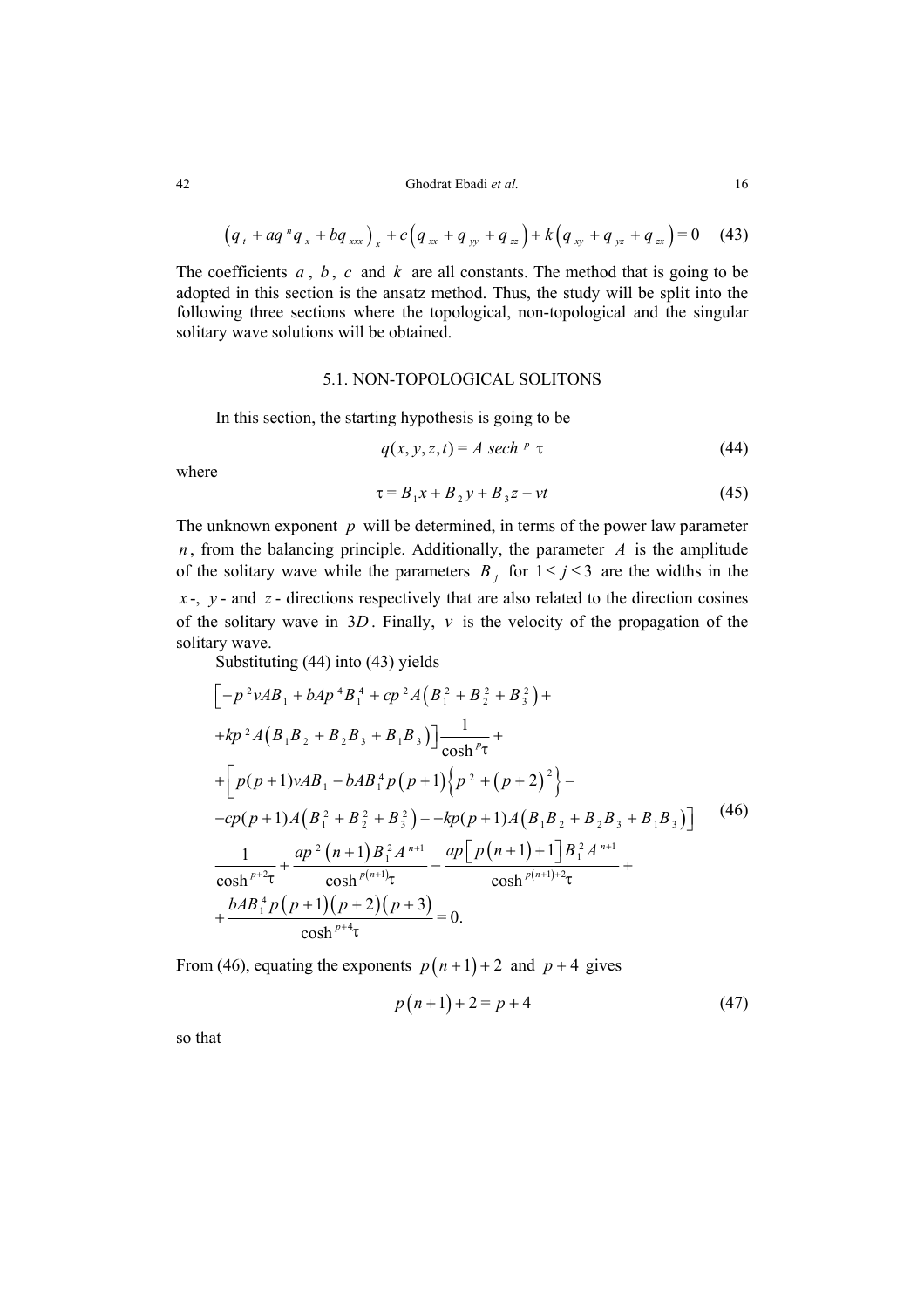$$
p = \frac{2}{n} \tag{48}
$$

Again this same value of *p* is obtained on equating the exponents  $p(n+1)$  and  $p + 2$ .

Also from (48), the following restriction must hold

$$
n > 0. \tag{49}
$$

Now, from (46), the linearly independent functions are  $1 / \cosh^{p+j} \tau$  for  $j = 0, 2, 4$ . Therefore, setting their respective coefficients to zero yields

$$
v = \frac{bp^{2}B_{1}^{4} + c\left(B_{1}^{2} + B_{2}^{2} + B_{3}^{2}\right) + k\left(B_{1}B_{2} + B_{2}B_{3} + B_{1}B_{3}\right)}{B_{1}}
$$
(50)

and

$$
A = \left[\frac{2bB_1^2(n+2)(n+1)}{an^2}\right]^{\frac{1}{n}},
$$
\n(51)

which forces the constraint relation

$$
ab > 0, \tag{52}
$$

if *n* is an even integer. However, if *n* is an odd integer there is no such restriction but the soliton will be pointing downwards.

Thus, finally, the non-topological soliton solution to the  $(3+1)$ -D extended KP equation with power law nonlinearity (43) is given by

$$
q(x, y, z, t) = \frac{A}{\cosh \frac{2}{n} [B_1 x + B_2 y + B_3 z - vt]},
$$
\n(53)

where the amplitude *A* of the soliton is given by (61) while the velocity  $v$  is shown in (50). Note that this solution exist provided that  $ab > 0$  and  $n > 0$ .

#### 5.2. TOPOLOGICAL SOLITONS

In this case, the starting hypothesis is going to be

$$
q(x, y, z, t) = A \tanh^{p} \tau,
$$
\n(54)

where in this case the parameters *A* and  $B_i$  for  $1 \le j \le 3$  are all free parameters, while *v* still represents the velocity of the solitary wave. The value of the unknown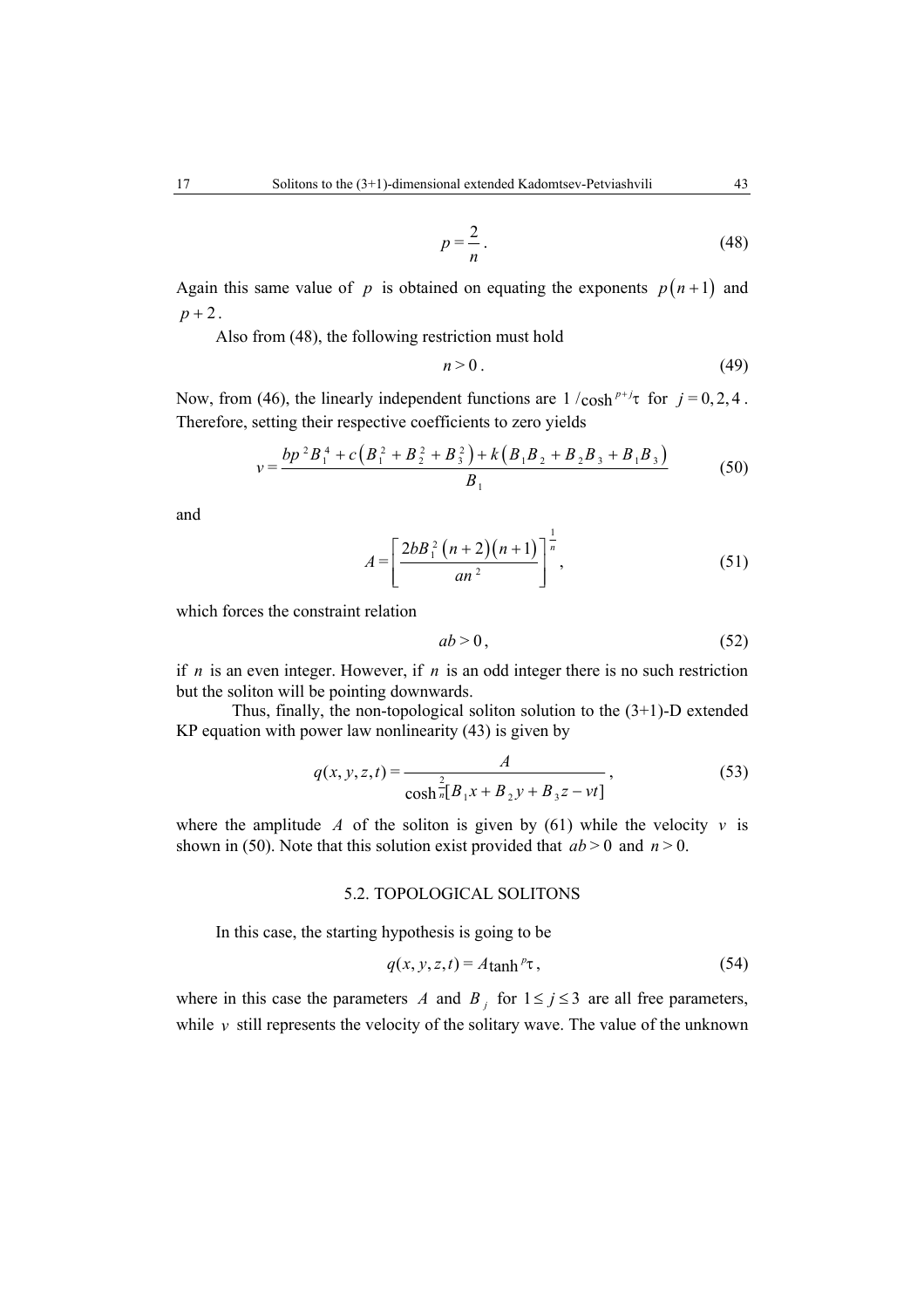exponent *p* will be determined during the course of derivation of the soliton solution of (43). Now, substituting (54) into (43) gives

$$
-p\mathcal{V}AB_{1}\{(p-1)\tanh^{p-2}\tau-2p\tanh^{p}\tau+(p+1)\tanh^{p+2}\tau\}++apA^{n+1}B_{1}^{2}\{(np+p-1)\tanh^{np+p-2}\tau-2p(n+1)\tanh^{np+p}\tau++(np+p+1)\tanh^{np+p+2}\tau\}+bpAB_{1}^{4}[(p-1)(p-2)(p-3)\tanh^{p-4}\tau++ (p+1)(p+2)(p+3)\tanh^{p+4}\tau-2(p-1)\{p^{2}+(p-2)^{2}\}\tanh^{p-2}\tau--2(p+1)\{p^{2}+(p+2)^{2}\}\tanh^{p+2}\tau++[4p^{3}+(p-1)^{2}(p-2)+(p+1)^{2}(p+2)]\tanh^{p}\tau]++cpA(B_{1}^{2}+B_{2}^{2}+B_{3}^{2})\{(p-1)\tanh^{p-2}\tau-2p\tanh^{p}\tau+(p+1)\tanh^{p+2}\tau\}++pAk(B_{1}B_{2}+B_{2}B_{3}+B_{1}B_{3})\{(p-1)\tanh^{p-2}\tau-2p\tanh^{p}\tau++(p+1)\tanh^{p+2}\tau\}=0.
$$

Then, equating the exponents  $np + p + 2$  and  $p + 4$  in (55)

$$
np + p + 2 = p + 4 \tag{56}
$$

that gives

$$
p = \frac{2}{n},\tag{57}
$$

which is also obtained by equating the exponents pairs  $np + p$  and  $p + 2$ ,  $np + p - 2$  and *p*.

Now from (55) the linearly independent functions are  $\tanh^{p+j}\tau$  for  $j = 0, \pm 2, \pm 4$ . Hence setting their respective coefficients to zero yields a set of algebraic equations:

$$
-p\mathbf{v}AB_{1}(p-1) - 2bpAB_{1}^{4}(p-1)\{p^{2} + (p-2)^{2}\} ++ cpA\left(B_{1}^{2} + B_{2}^{2} + B_{3}^{2}\right)(p-1) + pAk\left(B_{1}B_{2} + B_{2}B_{3} + B_{1}B_{3}\right)(p-1) = 0,
$$
(58)  

$$
2p^{2}\mathbf{v}AB_{1} + bpAB_{1}^{4}\left[4p^{3} + (p-1)^{2}(p-2) + (p+1)^{2}(p+2)\right] --2cp^{2}A\left(B_{1}^{2} + B_{2}^{2} + B_{3}^{2}\right) - 2p^{2}Ak\left(B_{1}B_{2} + B_{2}B_{3} + B_{1}B_{3}\right) ++ apA^{n+1}B_{1}^{2}(np+p-1) = 0,
$$
  

$$
-p\mathbf{v}AB_{1}(p+1) - 2bpAB_{1}^{4}(p+1)\{p^{2} + (p+2)^{2}\} ++ cpA\left(B_{1}^{2} + B_{2}^{2} + B_{3}^{2}\right)(p+1) + pAk\left(B_{1}B_{2} + B_{2}B_{3} + B_{1}B_{3}\right)(p+1) - (60)
$$
  

$$
-2ap^{2}A^{n+1}B_{1}^{2}(n+1) = 0,
$$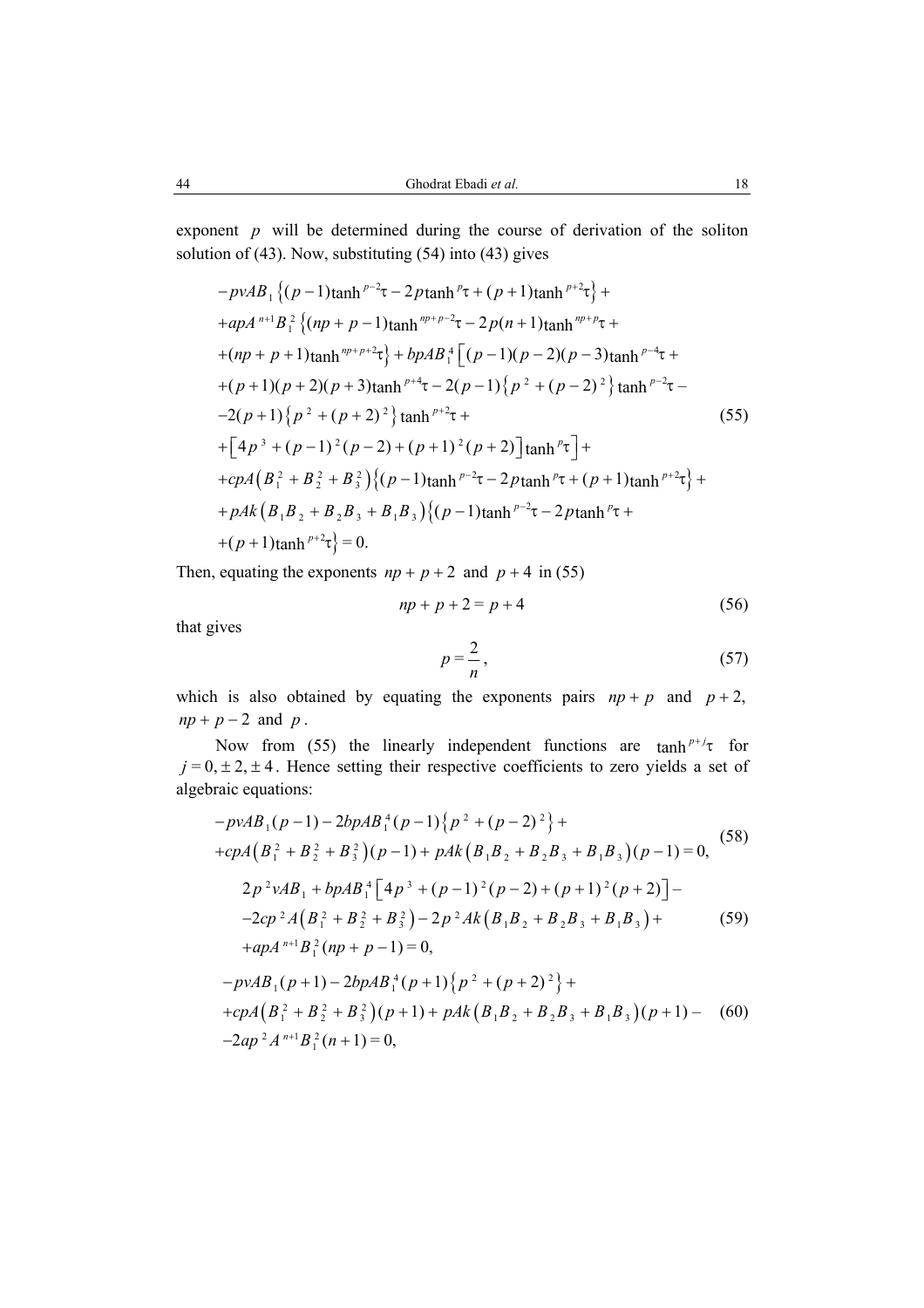$$
apA^{n+1}B_1^2(np+p+1)+bpAB_1^4(p+1)(p+2)(p+3)=0
$$
 (61)

$$
bpAB_1^4(p-1)(p-2)(p-3) = 0 \tag{62}
$$

To solve (62), we have considered the the following two cases:

**5.2.1.** Case 1:  $p = 1$ . This yields

$$
n=2,\tag{63}
$$

Further substitution of  $p = 1$  into (58)-(61) gives

$$
v = \frac{c(B_1^2 + B_2^2 + B_3^2) + k(B_1B_2 + B_2B_3 + B_1B_3) - 2bB_1^4}{B_1}
$$
(64)

and

$$
A = B_1 \sqrt{-\frac{6b}{a}},\tag{65}
$$

which shows that solitons will exist for

$$
ab < 0 \tag{66}
$$

**5.2.2. Case 2:**  $p = 2$ . This yields

$$
n=1,\tag{67}
$$

By substituting  $p = 2$  into (58)-(61), we obtain

$$
v = \frac{c(B_1^2 + B_2^2 + B_3^2) + k(B_1B_2 + B_2B_3 + B_1B_3) - 8bB_1^4}{B_1}
$$
 (68)

and 
$$
A = -\frac{12bB_1^2}{a}.
$$
 (69)

The third case when  $p = 3$  is not considered here as it does not yield an unique value of the free parameter *A*.

Lastly, we can determine the topological soliton solutions for the  $(3+1)$ -D extended KP equation with power law nonlinearity given by (43) when we substitute (64) and (65) in (54) with the respective constraint (66) for the first case of solution or we substitute (68) and (69) in (54) for the second case of solution as

$$
q(x, y, z, t) = A \tanh^{\frac{2}{n}} (B_1 x + B_2 y + B_3 z - vt).
$$
 (70)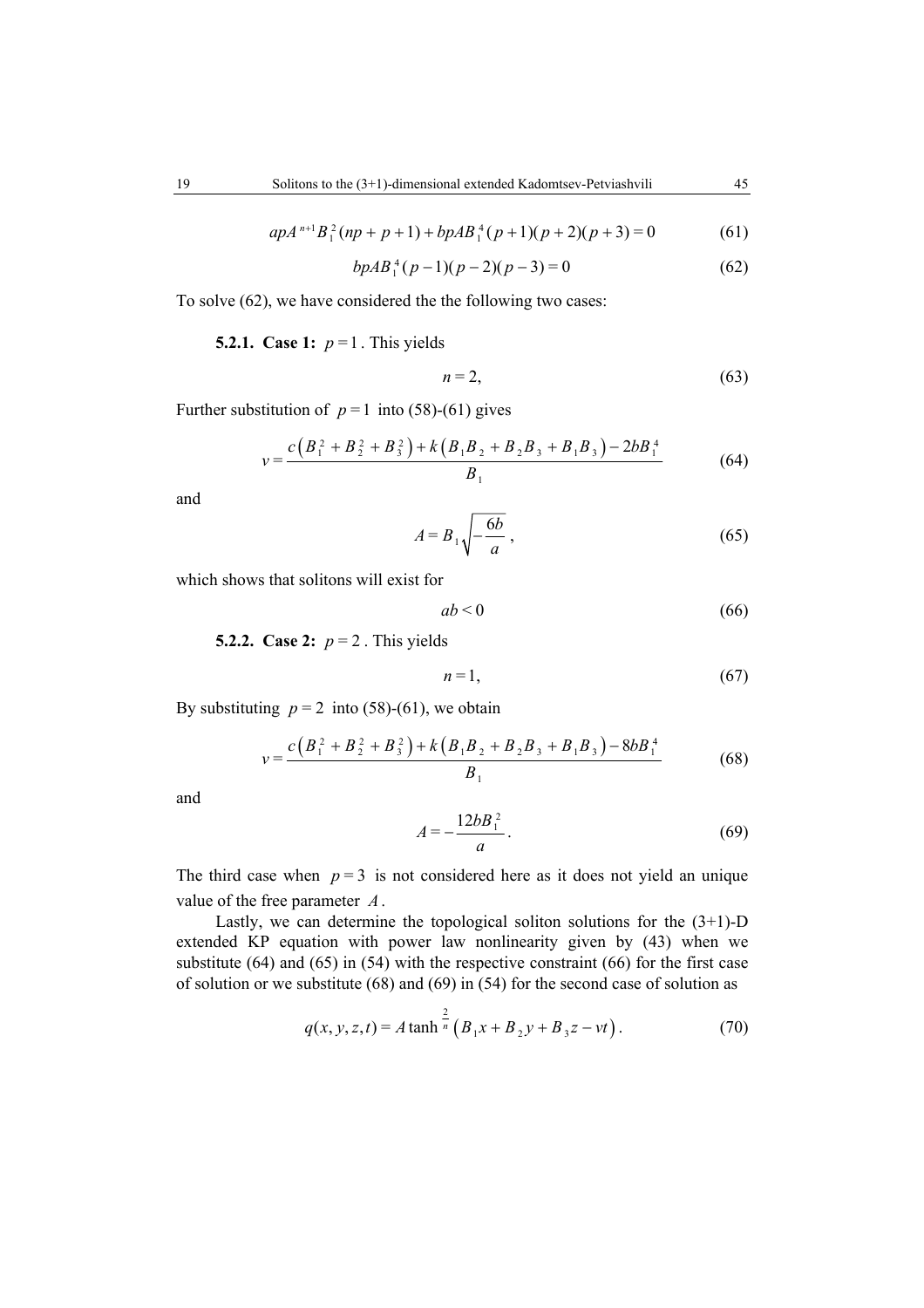#### 5.3. SINGULAR SOLITONS

In this case, the starting hypothesis is given by

$$
q(x, y, z, t) = A \operatorname{csch}^p \tau \tag{71}
$$

Substituting (71) into (43) implies

$$
-p^{2}vAB_{1} \cosh^{p} \tau - p(p+1)vAB_{1}csch^{p+2} \tau +
$$
  
+ap<sup>2</sup> (n+1) B<sub>1</sub><sup>2</sup> A<sup>n+1</sup> csch <sup>p(n+1)</sup>  $\tau$  + ap<sup>[</sup> p(n+1) + 1] B<sub>1</sub><sup>2</sup> A<sup>n+1</sup> csch <sup>p(n+1)+2</sup>  $\tau$  +  
+bAp<sup>4</sup>B<sub>1</sub><sup>4</sup> csch <sup>p</sup>  $\tau$  + bAB<sub>1</sub><sup>4</sup> p(p+1) {p<sup>2</sup> + (p+2)<sup>2</sup>}csch^{p+2}  $\tau$  +  
+bAB<sub>1</sub><sup>4</sup> p(p+1)(p+2)(p+3)csch <sup>p+4</sup>  $\tau$  + cp<sup>2</sup> A (B<sub>1</sub><sup>2</sup> + B<sub>2</sub><sup>2</sup> + B<sub>3</sub><sup>2</sup>) csch <sup>p</sup>  $\tau$  +  
+cp(p+1) A (B<sub>1</sub><sup>2</sup> + B<sub>2</sub><sup>2</sup> + B<sub>3</sub><sup>2</sup>)csch <sup>p+2</sup>  $\tau$  + kp<sup>2</sup> A (B<sub>1</sub>B<sub>2</sub> + B<sub>2</sub>B<sub>3</sub> +  
+B<sub>1</sub>B<sub>3</sub>)csch <sup>p</sup>  $\tau$  + kp(p+1) A (B<sub>1</sub>B<sub>2</sub> + B<sub>2</sub>B<sub>3</sub> + B<sub>1</sub>B<sub>3</sub>)csch <sup>p+2</sup>  $\tau$  = 0

Now, from (72), equating the exponents  $p(n+1) + 2$  and  $p + 4$  leads to

$$
p(n+1) + 2 = p + 4,
$$
\n(73)

which gives

$$
p = \frac{2}{n} \tag{74}
$$

It needs to be noted that the same value of  $p$  is yielded when the exponents  $p(n+1)$  and  $p+2$  are equated with each other.

From (72) setting the coefficients of *csch*  $p+j \tau$  to zero where  $j=0,2,4$ , since these are linearly independent functions, gives

$$
v = \frac{bAp^2B_1^4 + c\left(B_1^2 + B_2^2 + B_3^2\right) + k\left(B_1B_2 + B_2B_3 + B_1B_3\right)}{B_1}
$$
(75)

and

$$
A = \left[ -\frac{2bB_1^2 (n+2)(n+1)}{an^2} \right]^{\frac{1}{n}},
$$
 (76)

which shows that solitons will exist for

$$
ab < 0 \tag{77}
$$

if  $n$  is an even integer. However, if  $n$  is an odd integer there is no such restriction but the soliton will be pointing downwards.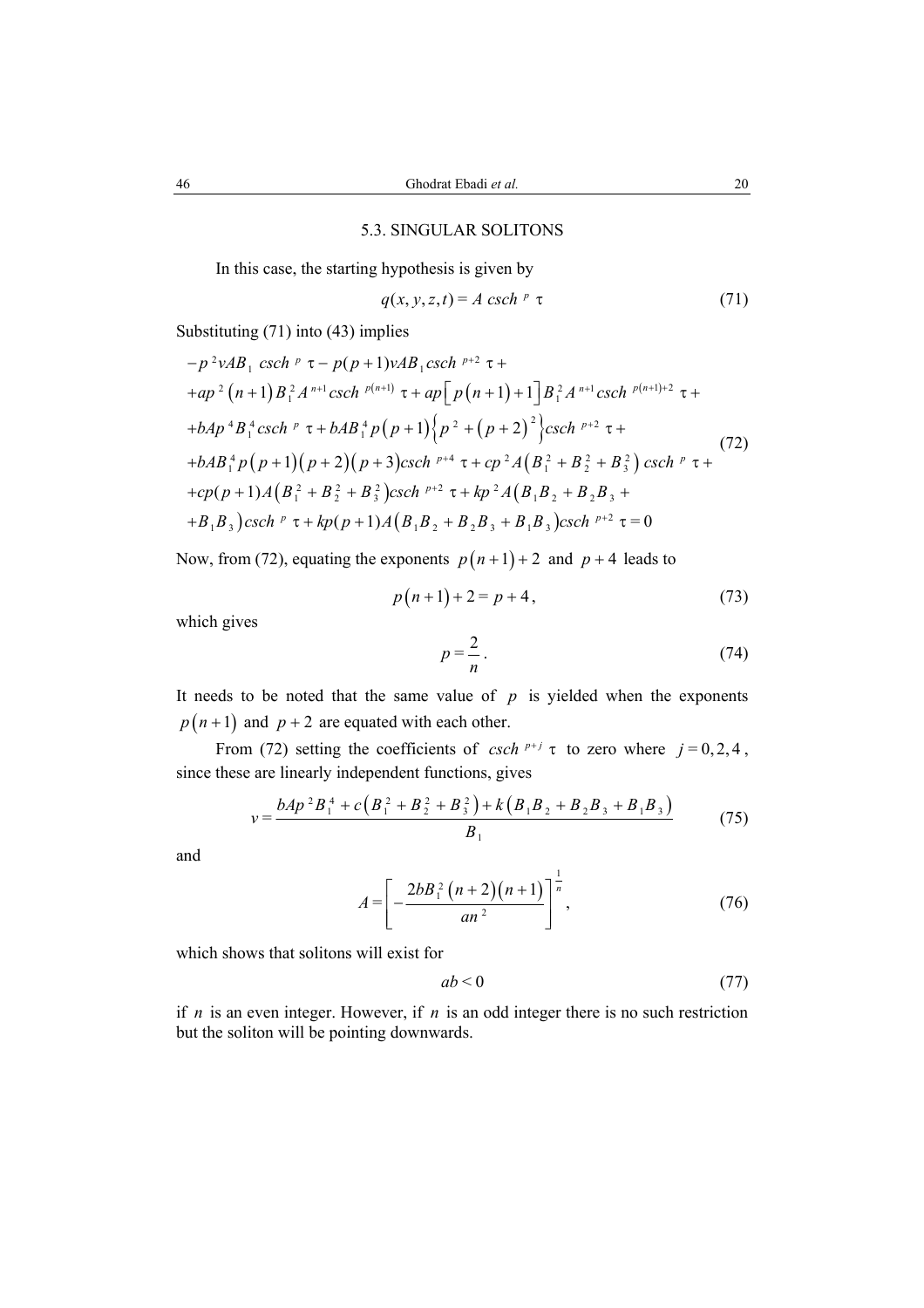Thus, finally, the singular soliton solution to the  $(3+1)$ -D extended KP equation with power law nonlinearity (43) is given by

$$
q(x, y, z, t) = A \operatorname{csch}^{\frac{2}{n}}(B_1x + B_2y + B_3z - vt),
$$
 (78)

where the velocity  $v$  and the amplitude  $A$  are given by (75) and (76) respectively while the conditions of existence of this solution are  $n > 0$  and  $ab < 0$ .

#### **6. TRAVELING WAVE SOLUTION**

In this section, the traveling wave solution to (43) will be obtained. The starting hypothesis here is

$$
q(x, y, z, t) = g\left(B_1x + B_2y + B_3z - vt\right),\tag{79}
$$

where *g* is the functional form of the nonlinear wave that solves (43). Substituting (79) into (43) leads to the relation

$$
\begin{aligned} & \left( -vg' + aB_1g''g' + bg''' \right)' + \left\{ c\left(B_1^2 + B_2^2 + B_3^2\right) + \right. \\ & \left. + k\left(B_1B_2 + B_2B_3 + B_3B_1\right) \right\}g'' = 0, \end{aligned} \tag{80}
$$

where  $g'$  represents  $dg/ds$ , while  $g''$  represents  $d^2g/ds^2$  and so on, with *s* being

$$
s = B_1 x + B_2 y + B_3 z - vt.
$$
 (81)

 Integrating (80) twice and chosing the integration constant to be zero, since the search is for a soliton solution, yields

$$
bg'' = (v - \alpha)g - \frac{aB_1}{n+1}g^{n+1},
$$
\n(82)

where

$$
\alpha = c\left(B_1^2 + B_2^2 + B_3^2\right) + k\left(B_1B_2 + B_2B_3 + B_3B_1\right). \tag{83}
$$

Multiplying both sides of (82) by  $g'$  and integrating, while keeping the integration constant to be zero, yields

$$
(g')^{2} = g^{2} \left\{ \frac{v - \alpha}{b} - \frac{2aB_{1}}{(n+1)(n+2)b} \right\}.
$$
 (84)

From (84), separating variables and integrating once again leads to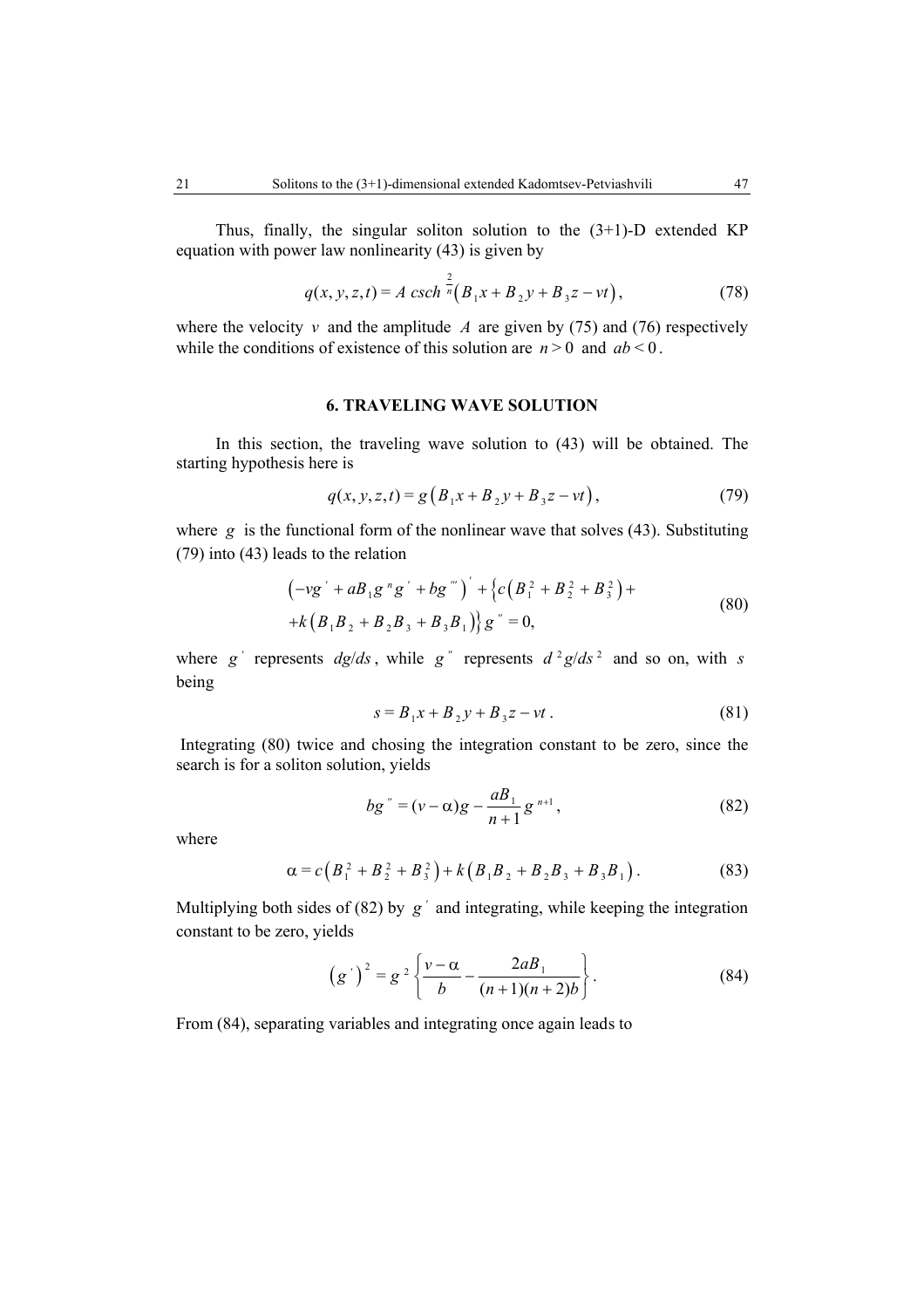$$
g(s) = g\left(B_1x + B_2y + B_3z - vt\right) = A \ sech^{\frac{2}{n}}\Big[B\left(B_1x + B_2y + B_3z - vt\right)\Big],\tag{85}
$$

where  

$$
A = \left[ \frac{(\nu - \alpha)(n+1)(n+2)}{2aB_1} \right]^{\frac{1}{n}}
$$
(86)

and

$$
B = \frac{n}{2} \sqrt{\frac{v - \alpha}{b}} \ . \tag{87}
$$

Equations (86) and (87) impose the constraints given by

$$
b(v - \alpha) > 0 \tag{88}
$$

and

$$
a(\nu - \alpha) > 0, \tag{89}
$$

when  $n$  is an even integer. However, if  $n$  is an odd integer, the soliton will be simply pointing downwards.

Hence, finally, the 1-soliton solution of the extended KP equation with power law nonlinearity, that is obtained by traveling wave hypothesis, is given by

$$
q(x, y, z, t) = A \text{ sech} \left[ \frac{2}{n} \left[ B \left( B_1 x + B_2 y + B_3 z - vt \right) \right], \right]
$$
(90)

where the amplitude of the soliton is given by (86) with the constraints that are seen in (24) and (25).

# **7. IMPROVED JACOBI'S ELLIPTIC FUNCTION METHOD**

#### 7.1. DETAILS OF THE METHOD

In this section, we introduce a simple description of the Improved Jacobi elliptic function method (IJEF) method, for a given partial differential equation

$$
G(u, u_x, u_y, u_z, u_{xy}, \ldots) = 0.
$$
\n(91)

We like to know whether travelling waves (or stationary waves) are solutions of Eq. (43). The first step is to unite the independent variables  $x$ ,  $y$ ,  $z$  and  $t$  into one particular variable through the new variable

$$
\zeta = px + ky + kz - ct, \quad u(x, y, t) = U(\zeta),
$$

where  $c$  is wave speed, and reduce Eq. (119) to an ODE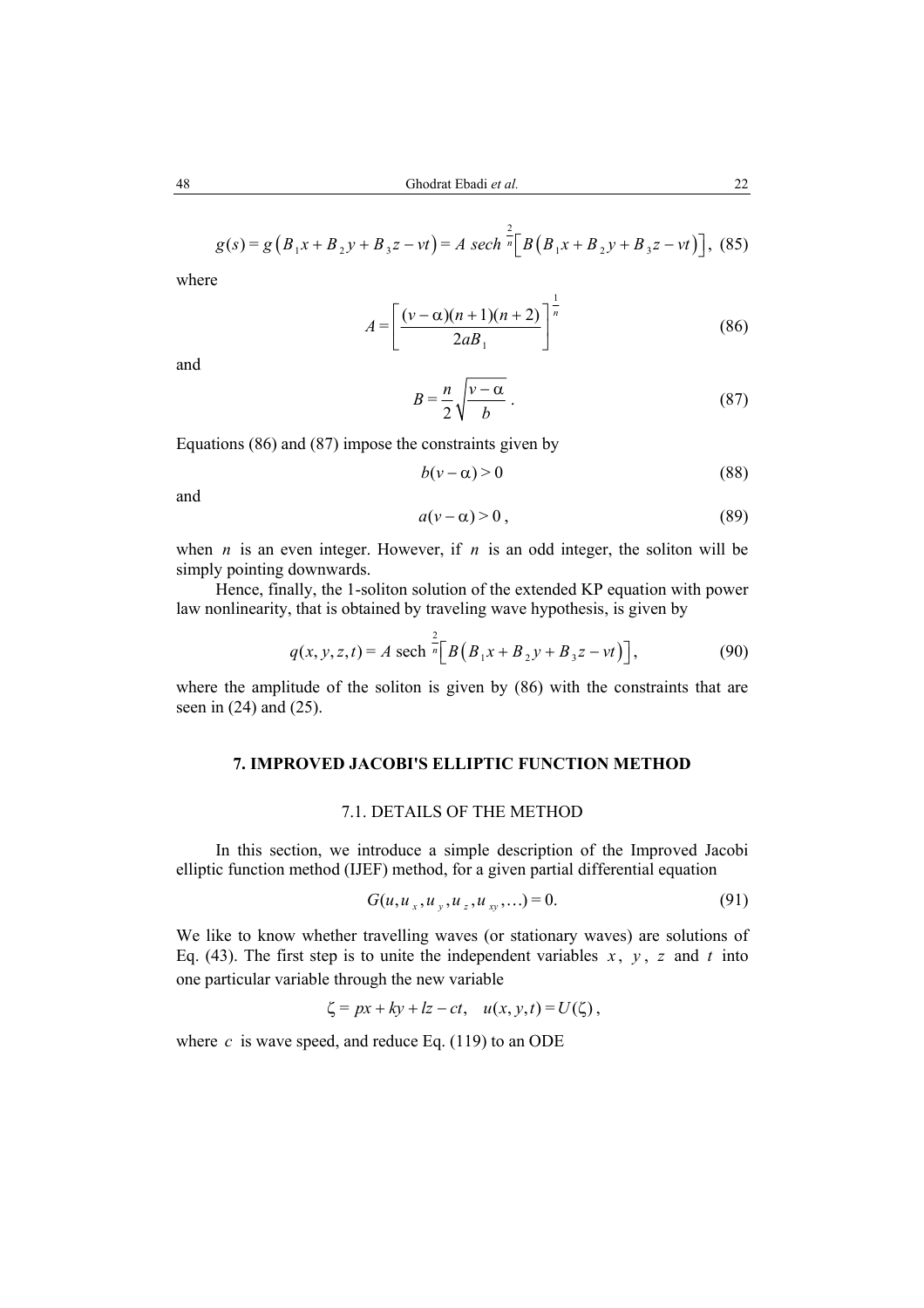$$
G(U, U', U'', U''', \ldots) = 0. \tag{92}
$$

Our main goal is to derive exact or at least approximate solutions, if possible, for this ODE. For this purpose, let us simply *U* as the expansion in the form,

$$
u(x, y, t) = U(\zeta) = \sum_{i=0}^{N} a_i \psi^{i} + \sum_{i=1}^{N} a_{-i} \psi^{-i},
$$
\n(93)

where

$$
\psi' = \sqrt{q_0 + q_2 \psi^2 + q_4 \psi^4},\tag{94}
$$

the highest degree of  $\frac{d}{dx}$ d *p p U* ζ is taken as

$$
O\left(\frac{\mathrm{d}^p U}{\mathrm{d}\zeta^p}\right) = N + p, \qquad p = 1, 2, 3, \cdots,
$$
\n(95)

$$
O\left(U^q \frac{d^p U}{d\zeta^p}\right) = (q+1)N + p, \quad q = 0, 1, 2, \cdots, p = 1, 2, 3, \cdots,
$$
 (96)

where  $q_0$ ,  $q_2$  and  $q_4$  are constants, and *N* in Eq. (93) is a positive integer that can be determined by balancing the nonlinear term(s) and the highest order derivatives. Normally, *N* is a positive integer, so that an analytic solution in closed form may be obtained. Substituting Eqs. (93–96) into Eq. (92) and comparing the coefficients of each power of  $\psi(\zeta)$  in both sides, to get an overdetermined system of nonlinear algebraic equations with respect to  $k$ ,  $l$ ,  $c$ ,  $a<sub>0</sub>$ ,  $a_i$ ,  $\dots$  Solving the over-determined system of nonlinear algebraic equations by use of Mathematica. The relations between values of  $q_0$ ,  $q_2$  and  $q_4$  and corresponding JEF solution  $\psi(\zeta)$  of Eq. (93) are given in Table 2 (Appendix). Substitute the values of *A*, *B*, *C* and the corresponding JEF solution  $\psi(\zeta)$ chosen from Table 2 in the Appendix, into the general form of solution, then an ideal periodic wave solution expressed by JEF can be obtained.

In Table 2, of the Appendix, cn  $(\zeta)$  and dn  $(\zeta)$  are the Jacobi elliptic cosine function and the JEF of the third kind, respectively and also

$$
\text{cn}^2(\zeta) = 1 - \text{sn}^2(\zeta), \qquad \text{dn}^2(\zeta) = 1 - m^2 \text{sn}^2(\zeta), \tag{97}
$$

with the modulus *m* ( $0 \le m \le 1$ ). When  $m \to 1$ , the Jacobi functions degenerate to the hyperbolic functions, *i.e.*,

 $\text{sn}\zeta \to \text{tanh}\zeta$ ,  $\text{cn}\zeta \to \text{sech}\zeta$ ,  $\text{dn}\zeta \to \text{sech}\zeta$ ,

when  $m \rightarrow 0$ , the Jacobi functions degenerate to the triangular functions, *i.e.*,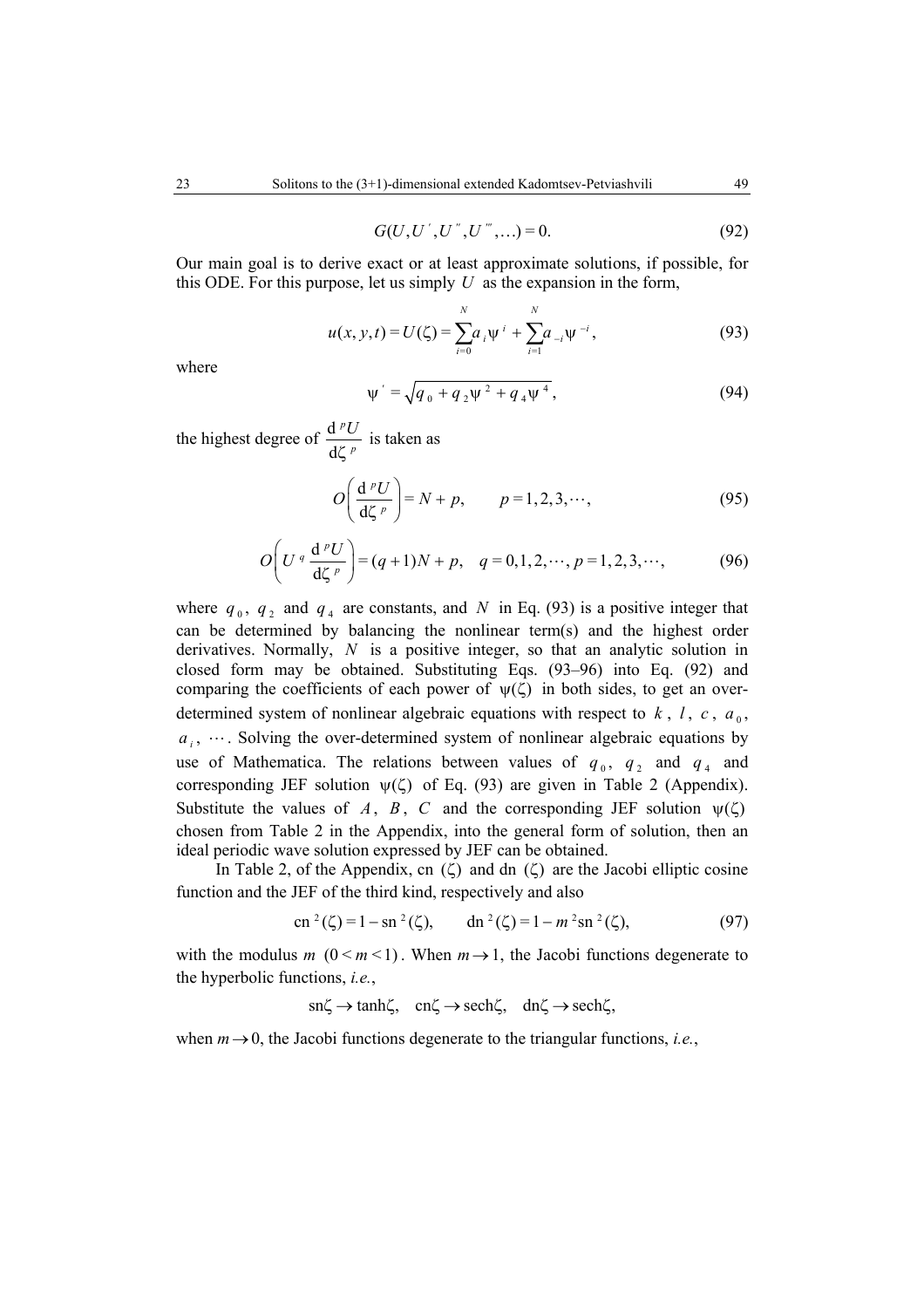# $sn\zeta \rightarrow sin\zeta$ ,  $cn\zeta \rightarrow cos\zeta$  and dn  $\rightarrow 1$ .

**Solution 2.** When  $q_0 = 0$ ,  $q_2 = -1$ ,  $q_4 = 1$  and  $\psi(\xi) = \csc(\xi)$  or  $\psi(\xi) = \sec(\xi)$  from Table 2, by using *Case 1*, we have

$$
W_2(\xi) = \pm \left\{ \frac{p\beta(3n + n^2 + 2)}{qn\alpha} + q\left(\frac{p}{n}\right) \csc(\xi) \right\},\tag{98}
$$

$$
W_3(\xi) = \pm \left\{ \frac{p\beta(3n + n^2 + 2)}{qn\alpha} + q\left(\frac{p}{n}\right) \sec(\xi) \right\},\tag{99}
$$

so  

$$
u_2(x, y, z, t) = \left\{ \frac{p\beta(3n + n^2 + 2)}{qn\alpha} + q\left(\frac{p}{n}\right) \csc(\xi) \right\}^{\frac{2}{n}},
$$
(100)

$$
u_3(x, y, z, t) = \left\{ \frac{p\beta(3n + n^2 + 2)}{qn\alpha} + q\left(\frac{p}{n}\right) \sec(\xi) \right\}^{\frac{2}{n}},
$$
 (101)

where

$$
\xi = px + ky + lz - \left(\frac{b - 2p^4\beta}{n^2p}\right)t.
$$

When  $q_2 = 0$ ,  $q_0 = 1/2$ ,  $q_4 = -1/2$  and  $\psi(\xi) = cn[\xi, \frac{1}{\sqrt{2}}]$  from Table 2, by

using 
$$
Case\ 2
$$
, we have

$$
W_4(\xi) = \mp q \left\{ \frac{p \operatorname{cn}[\xi, \frac{1}{\sqrt{2}}]}{2n} \right\},\tag{102}
$$

$$
u_4(x, y, z, t) = \left\{ \mp q \frac{p \operatorname{cn}[\xi, \frac{1}{\sqrt{2}}]}{2n} \right\}^{\frac{2}{n}},
$$
 (103)

where

$$
\xi = px + ky + lz + \left(\frac{b + 8p^4\beta}{4n^2p}\right)t.
$$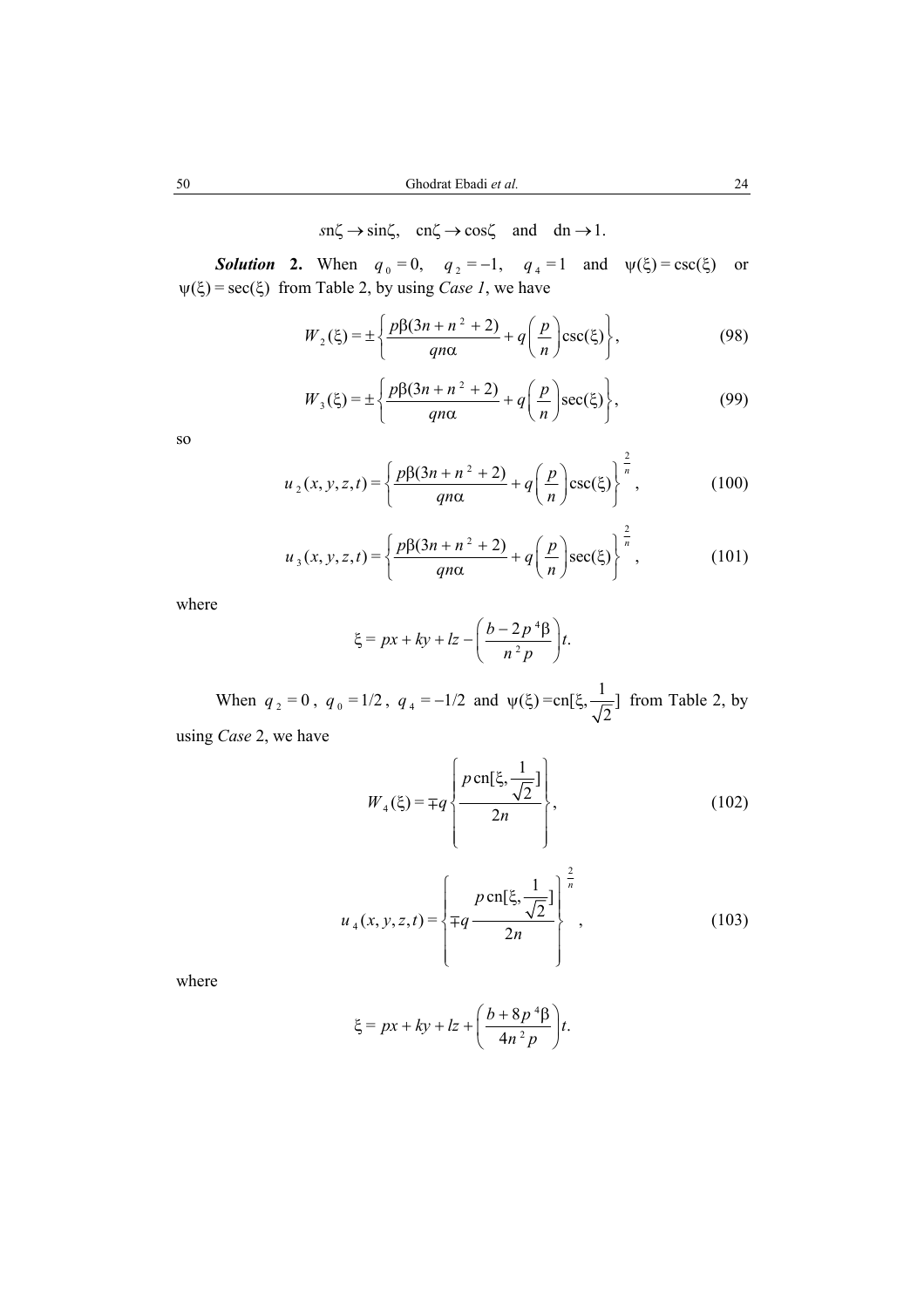When  $q_2 = 0$ ,  $q_0 = 1$ ,  $q_4 = -1$  and  $\psi(\xi) = dn[\xi, \sqrt{2}]$  or  $\psi(\xi) = sc[\xi, \sqrt{2}]$ from Table 2, by using *Case* 2, we have

$$
W_5(\xi) = \mp q \left\{ \frac{p \operatorname{dn}[\xi, \sqrt{2}]}{n} \right\},\tag{104}
$$

$$
W_6(\xi) = \mp q \left\{ \frac{p \operatorname{sc}[\xi, \sqrt{2}]}{n} \right\},\tag{105}
$$

$$
u_{s}(x, y, z, t) = \left\{ \mp q \, \frac{p \, \text{dn}[\xi, \sqrt{2}]}{n} \right\}^{\frac{2}{n}},\tag{106}
$$

$$
u_{6}(x, y, z, t) = \left\{ \mp q \, \frac{p \, \text{sc}[\xi, \sqrt{2}]}{n} \right\}^{\frac{2}{n}},\tag{107}
$$

where

$$
\xi = px + ky + lz + \left(\frac{b + 8p^4\beta}{n^2p}\right)t.
$$

When  $q_2 = 0$ ,  $q_0 = -1/2$ ,  $q_4 = 1/2$  and  $\psi(\xi) = nc[\xi, \frac{1}{1}]$ 2  $\psi(\xi)$  =nc[ $\xi$ ,  $\frac{1}{1}$ ] from Table 2

(Appendix), by using *Case* 2, we have

$$
W_{7}(\xi) = \pm q \left\{ \frac{p \operatorname{nc}[\xi, \frac{1}{\sqrt{2}}]}{2n} \right\},
$$
\n(108)\n  
\n
$$
u_{7}(x, y, z, t) = \left\{ \mp q \frac{p \operatorname{nc}[\xi, \frac{1}{\sqrt{2}}]}{2n} \right\},
$$
\n(109)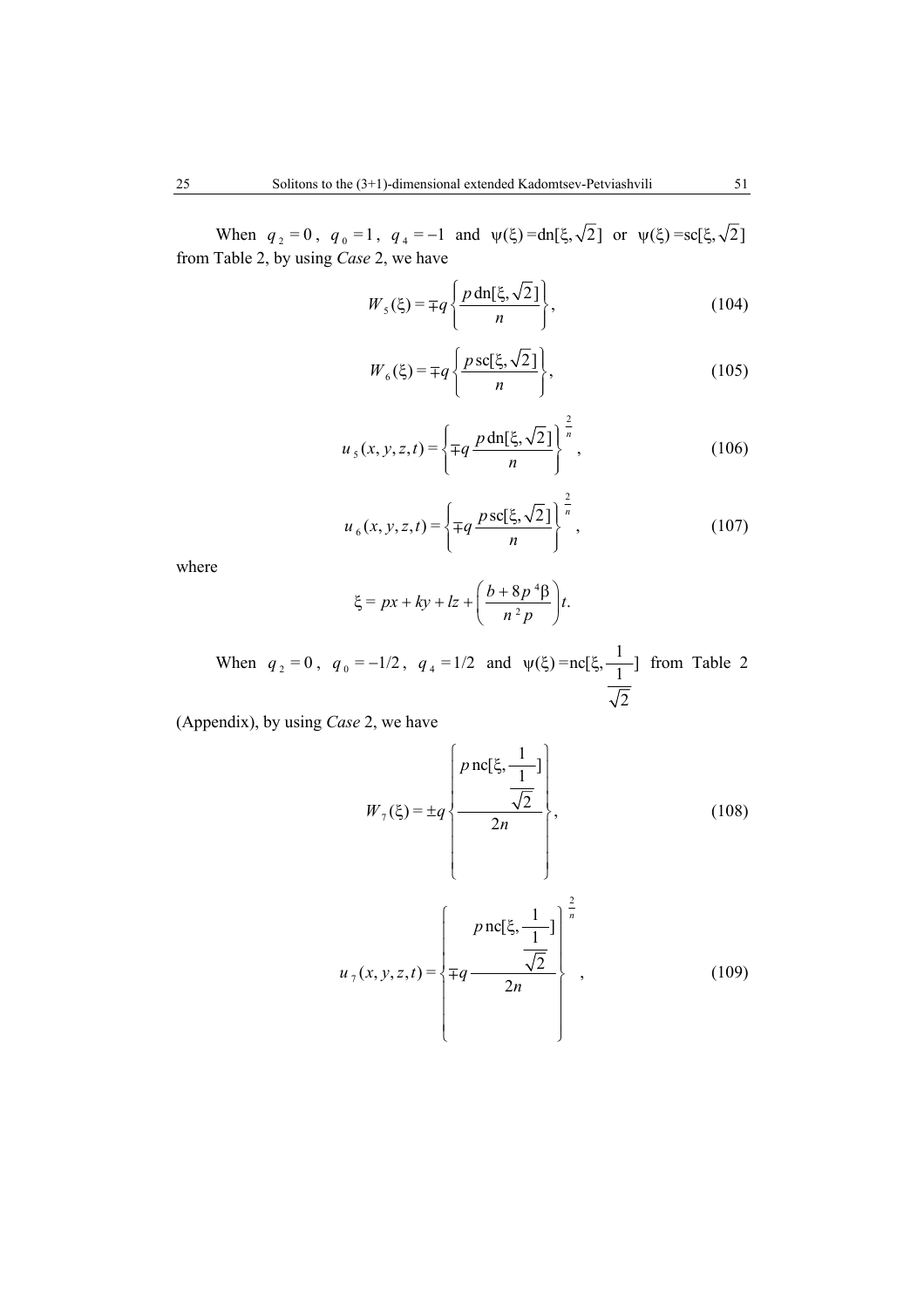where

$$
\xi = px + ky + lz + \left(\frac{b + 8p^4\beta}{4n^2p}\right)t.
$$

When  $q_2 = 0$ ,  $q_0 = -1$ ,  $q_4 = 1$  and  $\psi(\xi) = \text{nd}[\xi, \sqrt{2}]$  or  $\psi(\xi) = \text{cs}[\xi, \sqrt{2}]$ from Table 2 (Appendix), by using *Case* 2, we have

$$
W_8(\xi) = \pm q \left\{ \frac{p \operatorname{nd}[\xi, \sqrt{2}]}{n} \right\},\tag{110}
$$

$$
W_9(\xi) = \pm q \left\{ \frac{p \operatorname{cs}[\xi, \sqrt{2}]}{n} \right\},\tag{111}
$$

$$
u_{s}(x, y, z, t) = \left\{ \mp q \, \frac{p \, \text{nd}[\xi, \sqrt{2}]}{n} \right\}^{\frac{2}{n}},\tag{112}
$$

$$
u_{8}(x, y, z, t) = \left\{ \mp q \, \frac{p \, \text{cs}[\xi, \sqrt{2}]}{n} \right\}^{\frac{2}{n}},\tag{113}
$$

where

$$
\xi = px + ky + lz + \left(\frac{b + 8p^4\beta}{n^2p}\right)t.
$$

When  $q_2 = 0$ ,  $q_0 = 1$ ,  $q_4 = 3/4$  and  $\psi(\xi) = sd[\xi, \frac{1}{\sqrt{2}}]$  from Appendix (Table 2), by using *Case* 2, we have

$$
W_{10}(\xi) = \pm q \left\{ \frac{3p \,\text{sd}[\xi, \frac{1}{\sqrt{2}}]}{4n} \right\},\tag{114}
$$

$$
u_{10}(x, y, z, t) = \left\{\mp q \frac{3p \, sd[\xi, \frac{1}{\sqrt{2}}]}{4n}\right\}^{\frac{2}{n}},\tag{115}
$$

where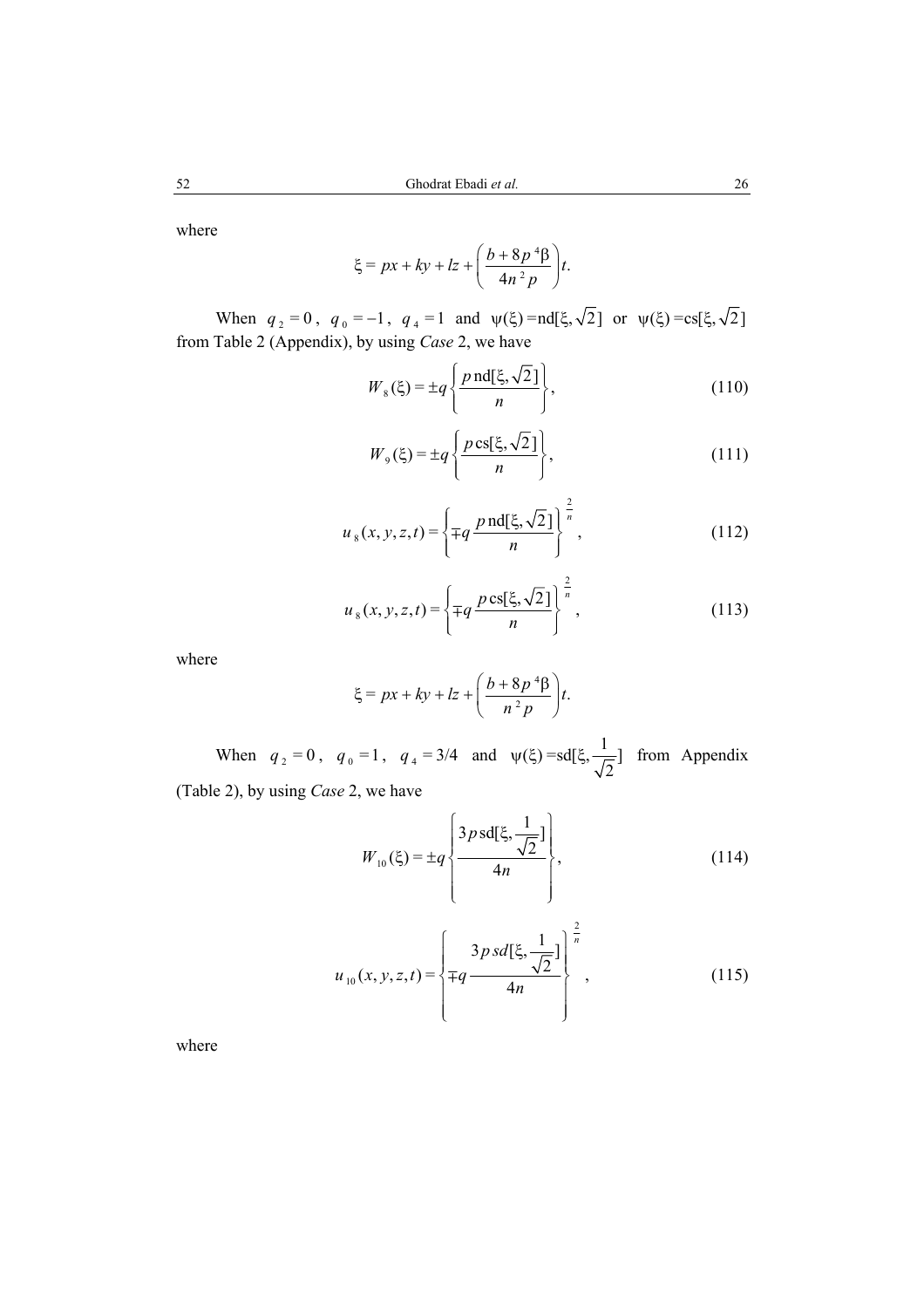$$
\xi = px + ky + lz - \left(\frac{b + 8p^4\beta}{4n^2p}\right)t.
$$

When  $q_2 = 0$ ,  $q_0 = -1/4$ ,  $q_4 = 1$  and  $\psi(\xi) = ds[\xi, \frac{1}{\sqrt{2}}]$  from Table 2

(Appendix), by using *Case* 2, we have

$$
W_{11}(\xi) = \pm q \left\{ \frac{p \, ds[\xi, \frac{1}{\sqrt{2}}]}{n} \right\},\tag{116}
$$

$$
u_{11}(x, y, z, t) = \left\{ \mp q \frac{p \, ds[\xi, \frac{1}{\sqrt{2}}]}{n} \right\}^{\frac{2}{n}},\tag{117}
$$

where

$$
\xi = px + ky + lz + \left(\frac{b + 8p^4\beta}{4n^2p}\right)t.
$$

When  $q_2 = 0$ ,  $q_0 = 1/4$ ,  $q_4 = 1/4$  and  $\psi(\xi) = \text{ns}[\xi, \frac{1}{\sqrt{2}}] + \text{cs}[\xi, \frac{1}{\sqrt{2}}]$  from Table 2 of the Appendix, by using *Case* 2, we have

$$
\left[ p \left[ \text{ns}(\xi, \frac{1}{n}) + \text{cs}(\xi, \frac{1}{n}) \right] \right]
$$

$$
W_{12}(\xi) = \pm q \left\{ \frac{p \left[ \text{ns}\left(\xi, \frac{1}{\sqrt{2}}\right) + \text{cs}\left(\xi, \frac{1}{\sqrt{2}}\right) \right]}{4n} \right\},\tag{118}
$$

$$
u_{13}(x, y, z, t) = \left\{\mp q \frac{p \left[ \text{ns}\left(\xi, \frac{1}{\sqrt{2}}\right) + \text{cs}\left(\xi, \frac{1}{\sqrt{2}}\right) \right] \right\}^{\frac{2}{n}}}{4n},\tag{119}
$$

where

$$
\xi = px + ky + lz - \left(\frac{b + 8p^4\beta}{16n^2p}\right)t.
$$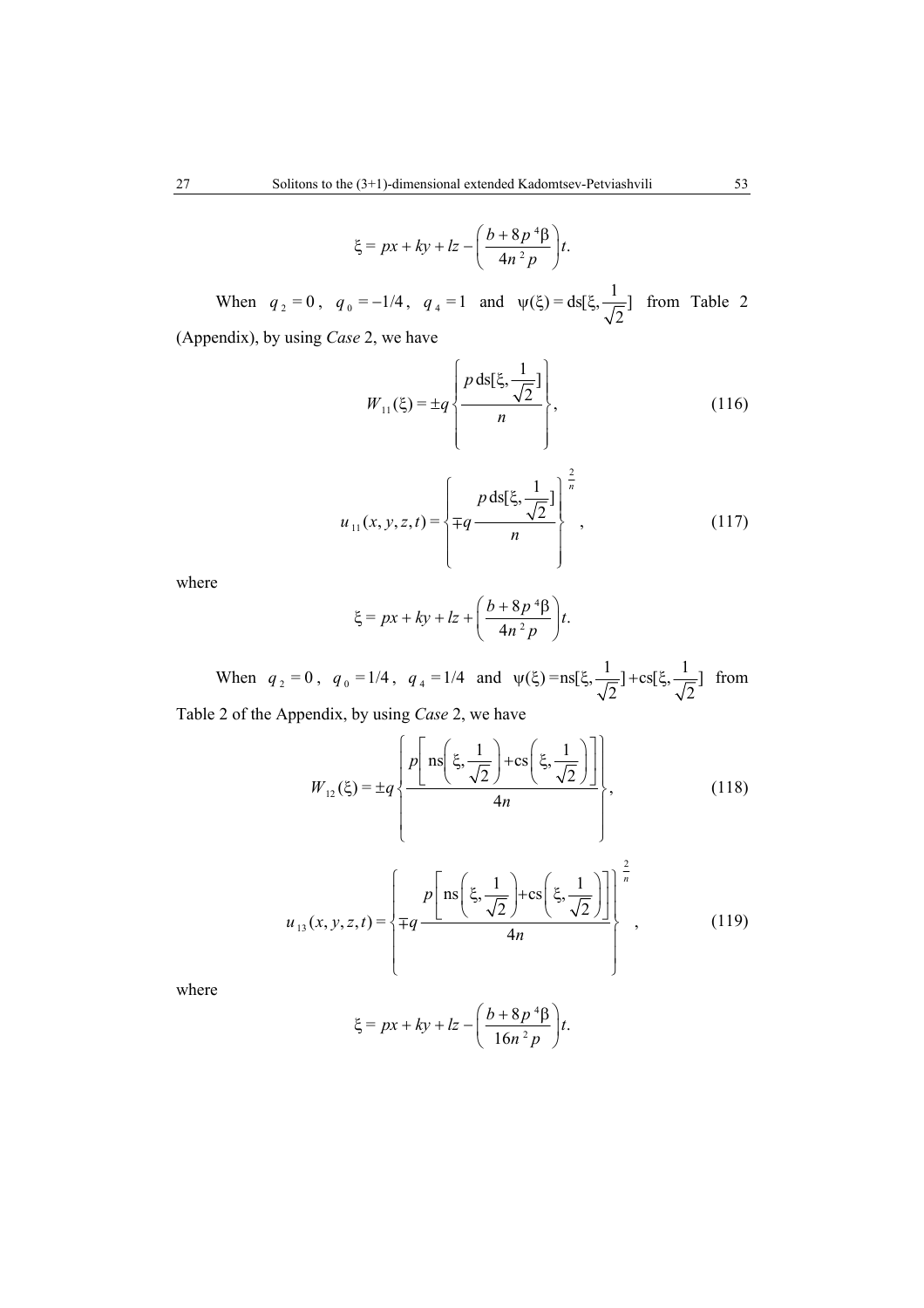When  $q_2 = 0$ ,  $q_0 = 1/4$ ,  $q_4 = 1/2$  and  $\psi(\xi) = \text{ns}[\xi, \sqrt{2}] + \text{ds}[\xi, \sqrt{2}]$  from Table 2 (Appendix), by using *Case* 2, we have

$$
W_{14}(\xi) = \pm q \left\{ \frac{p \left[ n s \left( \xi, \sqrt{2} \right) + ds \left( \xi, \sqrt{2} \right) \right]}{2n} \right\},
$$
\n(120)

$$
u_{14}(x, y, z, t) = \left\{ \mp q \frac{p \left[ \text{ns}(\xi, \sqrt{2}) + \text{ds}(\xi, \sqrt{2}) \right]}{2n} \right\}^{\frac{2}{n}},
$$
(121)

where

$$
\xi = px + ky + lz - \left(\frac{b + 8p^4\beta}{8n^2p}\right)t.
$$

When  $q_2 = 0$ ,  $q_0 = 1/2$ ,  $q_4 = 1/2$  and  $\psi(\xi) = \frac{\sin[\xi, \sqrt{2}] + \cos[\xi, \sqrt{2}]}{\sin[\xi, \sqrt{2}]}$  from Table 2 (Appendix), by using *Case* 2, we have

$$
W_{15}(\xi) = \pm q \left\{ \frac{p \left[ \text{sn} \left( \xi, \sqrt{2} \right) + \text{ics} \left( \xi, \sqrt{2} \right) \right]}{2n} \right\},\tag{122}
$$

$$
u_{15}(x, y, z, t) = \left\{ \mp q \frac{p \left[ sn \left( \xi, \sqrt{2} \right) + ics \left( \xi, \sqrt{2} \right) \right]}{2n} \right\}^{\frac{2}{n}},
$$
(123)

where

$$
\xi = px + ky + lz - \left(\frac{b + 8p^4\beta}{4n^2p}\right)t,
$$

which in the limiting case gives rise to complexiton solutions.

## **8. LIE SYMMETRY ANALYSIS**

The Lie group method [3, 9, 10] is sometimes also called symmetry analysis. Roughly speaking, a symmetry group of a system of differential equations is a group which transforms solutions of the system to other solutions. Once one has determined the symmetry group of a system of differential equations, a number of applications become available. To start with, one can directly use the defining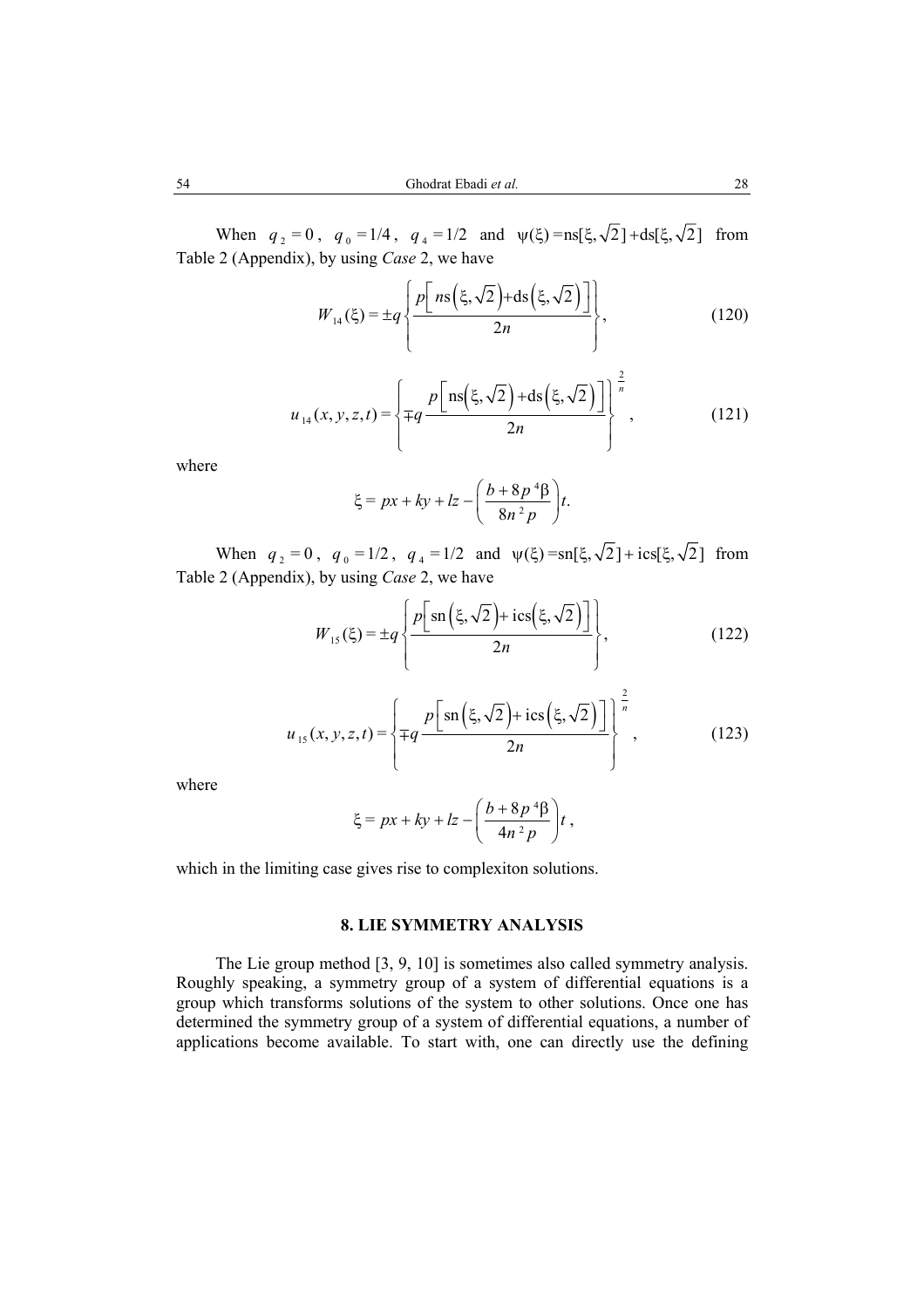property of such a group and construct new solutions to the system from known ones. Some of the recent contributions in this field are available in 2011 and 2012 [8, 11].

In this section, we will investigate the symmetries of equation (1.2) by using Lie classical method. Firstly, let us consider a one-parameter Lie group of infinitesimal transformation

$$
x^* \rightarrow x + \varepsilon \xi(x, y, z, t, q)
$$
  
\n
$$
y^* \rightarrow y + \varepsilon \phi(x, y, z, t, q)
$$
  
\n
$$
z^* \rightarrow z + \varepsilon \zeta(x, y, z, t, q)
$$
  
\n
$$
t^* \rightarrow t + \varepsilon \tau(x, y, z, t, q)
$$
  
\n
$$
q^* \rightarrow q + \varepsilon \eta(x, y, z, t, q),
$$
\n(124)

with a small parameter  $\epsilon \ll 1$ . The vector field associated with the above group of transformations can be written as

$$
V = \xi(x, y, z, t, q) \frac{\partial}{\partial x} + \phi(x, y, z, t, q) \frac{\partial}{\partial y} +
$$
  
+ $\zeta(x, y, z, t, q) \frac{\partial}{\partial z} + \tau(x, y, z, t, q) \frac{\partial}{\partial t} + \eta(x, y, z, t, q) \frac{\partial}{\partial q}.$  (125)

The symmetry group of equation (43) will be generated by the vector field of the form (125). Applying the fourth prolongation pr<sup>(4)</sup>*V* of *V* to equation (43), we find that the coefficient functions  $\xi, \phi, \zeta, \tau$  and  $\eta$  must satisfy the symmetry condition

$$
\eta^{ix} + 2anq^{n-1}q_x \eta^x + an(n-1)q^{n-2}q_x^2 \eta + aq^n \eta^{ix} + anq^{n-1}q_x \eta + b\eta^{ix} \tau +
$$
  
+
$$
c(\eta^{ix} + \eta^{y} + \eta^{z}) + k(\eta^{xy} + \eta^{yz} + \eta^{zx}) = 0,
$$
 (126)

where  $\eta^{\alpha}, \eta^{\alpha}, \eta^{\gamma y}, \eta^{\gamma z}, \eta^{\gamma y}, \eta^{\gamma z}, \eta^{\gamma x}$  and  $\eta^{\gamma \alpha x}$  are coefficients of pr<sup>(4)</sup>*V*. Substituting the values of  $\eta^x, \eta^x, \eta^y, \eta^{zz}, \eta^y, \eta^{yz}, \eta^{zx}$  and  $\eta^{xxxx}$  in (126) and replace  $q_{xt}$  by (43). On substituting the coefficients of different differentials equal to zero lead to the system of determining equations.

Solving this system of determining equations provides following forms for the infinitesimal elements  $\xi$ ,  $\phi$ ,  $\zeta$ ,  $\tau$  and  $\eta$ 

$$
\eta = 0,
$$
  
\n
$$
\xi = \frac{(C_2 + C_3)k^2t + (C_5t - (C_2 + C_3)y + C_7)k - C_5y}{k},
$$
  
\n
$$
\zeta = C_2y + C_5t + C_3z + C_4,
$$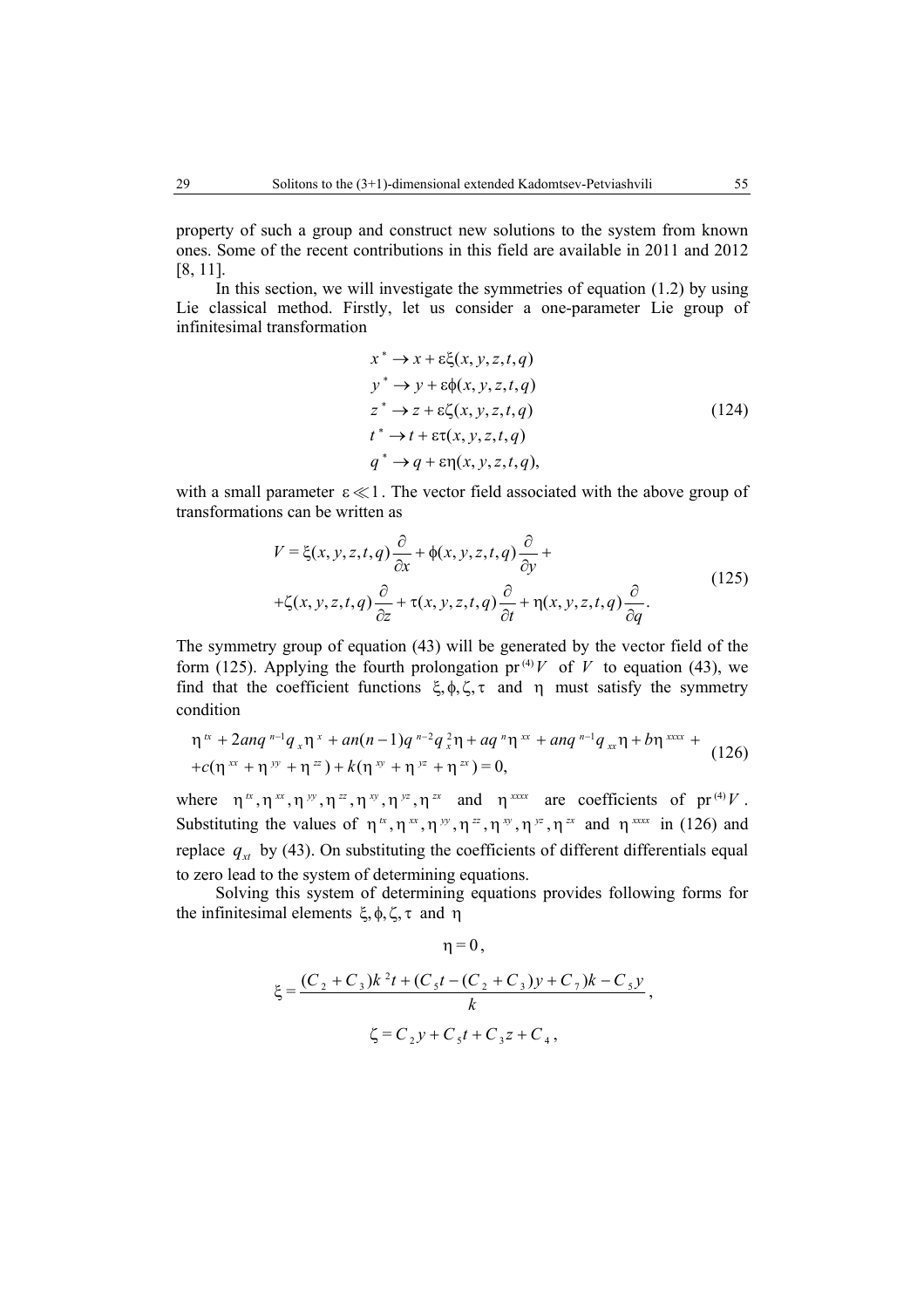$\tau = C_1$ 

$$
\begin{aligned}\n\phi &= 2\bigg(-\frac{k^4C_3t}{8} + \big(-\frac{3cC_2}{8}t + \frac{C_3}{8}y - \frac{C_6}{8}\big)k^3 + \\
&+ (cC_2t + \frac{C_2}{2}y - C_5t - C_3z)\frac{ck^2}{4} + \\
&+ \frac{c^2((C_2 + C_3)ct - \frac{C_2}{4} + \frac{C_6}{2})k + c^3C_5t}{(c - \frac{k}{2})(k)(c + \frac{k}{2})}\bigg),\n\end{aligned}
$$
\n(127)

for  $k \neq 2c$  and  $k \neq -2c$ .

Solving determining equations or  $k = 2c$ , we have following form of the infinitesimals

$$
\eta = 0, \quad \xi = (-kC_s + C_3)t + C_s y - \frac{C_3}{k} y + C_6,
$$
  
\n
$$
\phi = (-kC_s + C_3)t + f(z - y), \quad \zeta = C_3 t + (z - 2y)C_5 + C_4,
$$
 (128)  
\n
$$
\tau = (z - y)C_2 + C_1,
$$

where  $f(z - y)$  is any arbitrary function.

Corresponding vector fields are given as

$$
V_1 = \frac{\partial}{\partial t}, \quad V_2 = (z - y)\frac{\partial}{\partial t}, \quad V_3 = t\frac{\partial}{\partial x} - \frac{y}{k}\frac{\partial}{\partial x} + t\frac{\partial}{\partial z} + t\frac{\partial}{\partial y},
$$
  
\n
$$
V_4 = \frac{\partial}{\partial z}, \quad V_5 = -kt\frac{\partial}{\partial y} + (y - kt)\frac{\partial}{\partial x} + (z - 2y)\frac{\partial}{\partial z},
$$
  
\n
$$
V_6 = \frac{\partial}{\partial x}, \quad V_f = f(z - y)\frac{\partial}{\partial y}.
$$
\n(129)

Now solving determining equations for  $k = -2c$ , we have following form of the infinitesimals

$$
\eta = 0, \quad \xi = -(cC_s - \frac{C_3}{6}) - 6t - 3C_s y + \frac{C_3}{2c} y + C_6,
$$
  
\n
$$
\phi = (6cC_s - C_3)t + g(y + z + 4ct), \quad \zeta = C_3t + (z + 2y)C_5 + C_4,
$$
 (130)  
\n
$$
\tau = (y + z + 4ct)C_1 + C_2,
$$

where  $g(y + z + 4ct)$  is any arbitrary function.

Corresponding vector fields are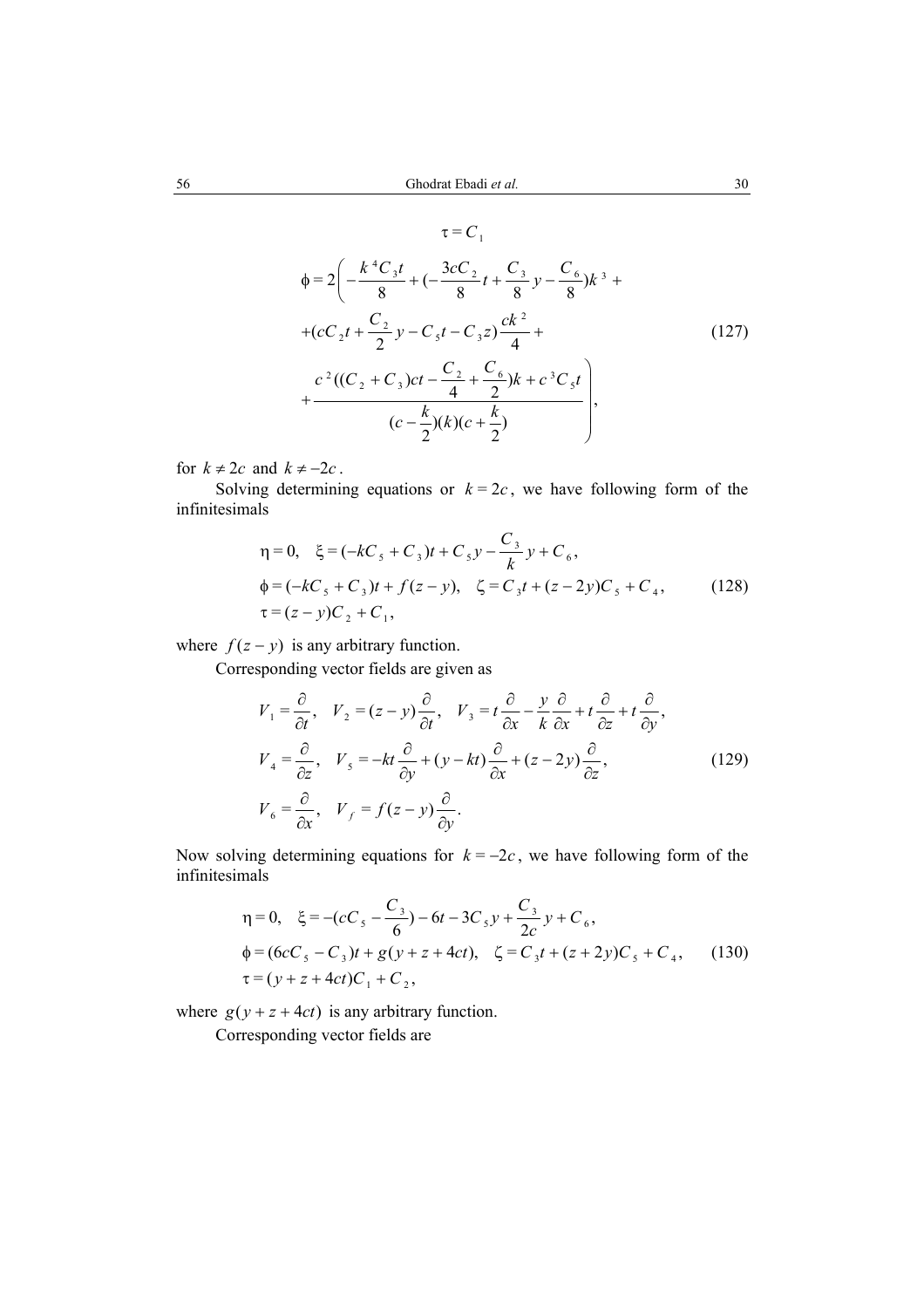$$
V_1 = (z + y + 4ct)\frac{\partial}{\partial t}, \quad V_2 = \frac{\partial}{\partial t}, \quad V_3 = -t\frac{\partial}{\partial y} + (t + \frac{y}{2c})\frac{\partial}{\partial x} + t\frac{\partial}{\partial z},
$$
  
\n
$$
V_4 = \frac{\partial}{\partial z}, \quad V_5 = 6ct\frac{\partial}{\partial y} - 3(2ct + y)\frac{\partial}{\partial x} + (z + 2y)\frac{\partial}{\partial z},
$$
  
\n
$$
V_6 = \frac{\partial}{\partial x}, \quad V_g = g(y + z + 4ct)\frac{\partial}{\partial y}.
$$
\n(131)

#### 8.1. SYMMETRY REDUCTIONS AND EXACT SOLUTIONS

In this section we will consider reductions of equation (43) and will derived some interesting exact solutions. We will consider following two cases.

**Case 1.** When  $k = 2c$ . In this case for the generator  $e_1V_1 + e_2V_4 +$  $+e_3V_6 + e_4V_f$ , from (129) we have following similarity variables

$$
\rho = e_4^{-1} \int \frac{1}{f(z - y)} dy + e_1^{-1} t + e_2^{-1} z + e_3^{-1} x, \ q = F(\rho), \tag{132}
$$

where  $\rho$  is new independent variable and  $F(\rho)$  is new dependent variable.

Substituting new variables from (132) in (43), we obtain ordinary differential equation (ODE). Now integrating the ODE twice with respect to  $\rho$  and taking constants of integration equal to zero, we have

$$
F^{\prime\prime\prime\prime} + \alpha \frac{F^{\prime\prime+1}}{n+1} + \beta F = 0, \tag{133}
$$

where  $'$ ) denotes derivative with respect to  $\rho$  and

$$
\alpha = \frac{a}{b}e_3^2, \beta = \frac{e_3^2e_2^2 + ce_1e_2^2e_3^2 + ce_1e_3^4 + 2ce_1e_2e_3^3}{be_1e_2^2}.
$$
 (134)

**Subcase i:**  $n=2$ . Corresponding to (133), with condition  $e_3 = 1$ , we have following solutions of main equation (43)

$$
(i) q = \frac{\sqrt{-3\alpha\beta} \tanh\left(C_1 + 1/2\sqrt{2}\sqrt{\beta}(e_4^{-1}\int \frac{1}{f(z-y)}dy + e_1^{-1}t + e_2^{-1}z + e_3^{-1}x)\right)}{\alpha},
$$
  
\n(ii)  $q = \frac{\sqrt{-6\alpha(-C_3^{-2} + \beta)}}{\alpha} \operatorname{sn}\left(C_2 + C_3(e_4^{-1}\int \frac{1}{f(z-y)}dy + e_1^{-1}t + e_2^{-1}z + e_3^{-1}x), \frac{\sqrt{-C_3^{-2} + \beta}}{C_3}\right)$   
\n(iii)  $q = \sqrt{6}C_3 \operatorname{dn}\left(C_2 + C_3(e_4^{-1}\int \frac{1}{f(z-y)}dy + e_1^{-1}t + e_2^{-1}z + e_3^{-1}x), \frac{\sqrt{2}C_3^{-2} + \beta}{C_3}\right)\frac{1}{\sqrt{\alpha}},$  (135)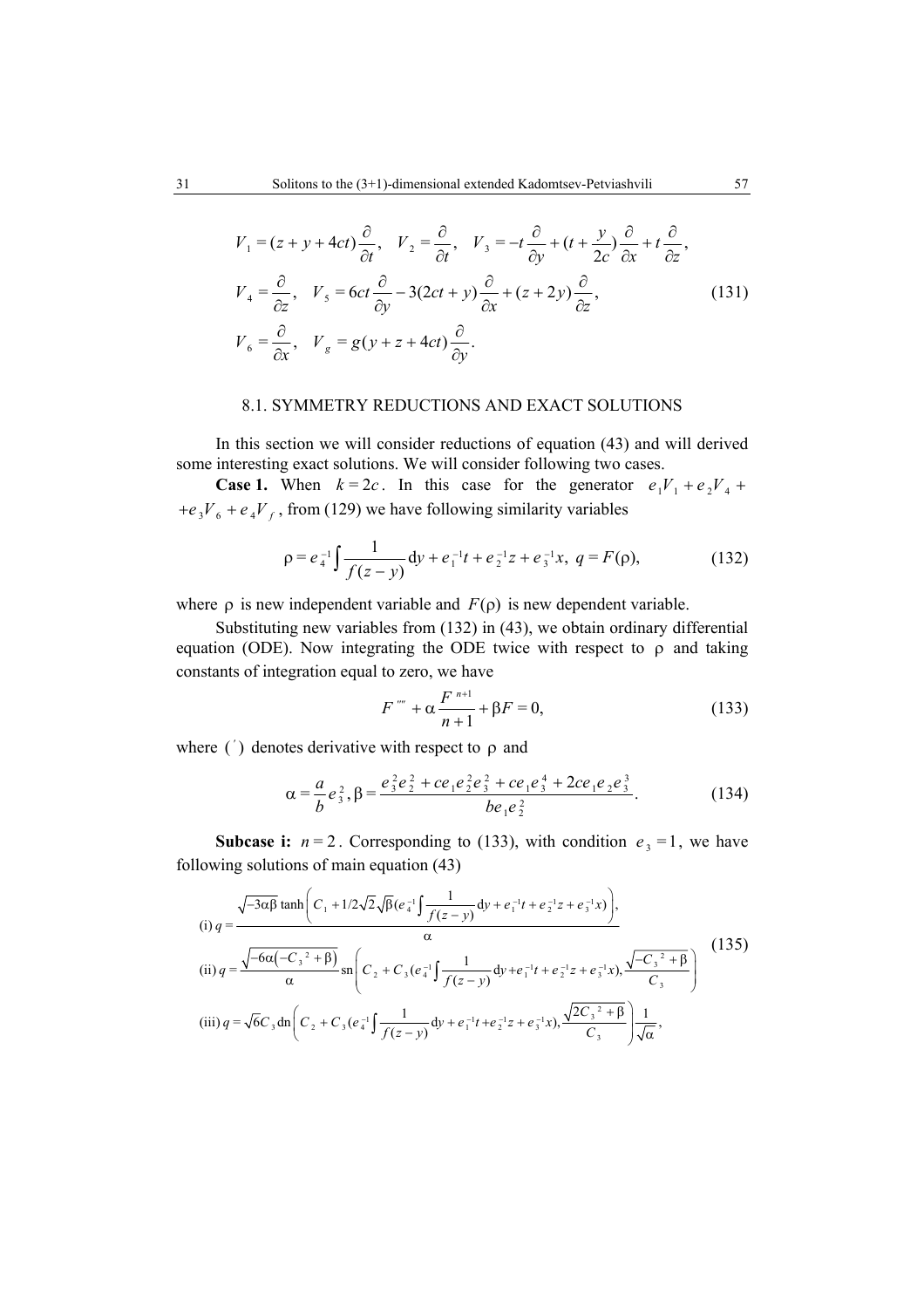where  $C_1, C_2, C_3$  are arbitrary constants and  $\alpha, \beta$  are given by (134).

**Subcase ii:**  $n=1$ . Corresponding to (133), with condition  $e_3 = 1$ , we have following solutions of main equation (43)

(i) 
$$
q = \frac{\beta}{\alpha} - 3 \frac{\beta \left(\tanh\left(C_1 + 1/2\sqrt{\beta}(e_4^{-1}\int \frac{1}{f(z-y)} dy + e_1^{-1}t + e_2^{-1}z + e_3^{-1}x)\right)\right)^2}{\alpha}
$$
  
\n(ii)  $q = \left(-\beta + \frac{\beta C_1^2}{\sqrt{C_1^4 - C_1^2 + 1}} + \frac{\beta}{\sqrt{C_1^4 - C_1^2 + 1}}\right)\alpha^{-1}$   
\n
$$
-\frac{3\beta C_1^2}{\alpha\sqrt{C_1^4 - C_1^2 + 1}} \left(\operatorname{sn}\left(C_2 - 1/2\sqrt{\frac{\beta}{\sqrt{C_1^4 - C_1^2 + 1}}}(e_4^{-1}\int \frac{1}{f(z-y)} dy + e_1^{-1}t + e_2^{-1}z + e_3^{-1}x), C_1\right)\right)^2
$$
\n(iii)  $q = -2\frac{\beta}{\alpha} + 3 \frac{\beta \left(\operatorname{csc}\left(C_1 - 1/2\sqrt{-\beta}(e_4^{-1}\int \frac{1}{f(z-y)} dy + e_1^{-1}t + e_2^{-1}z + e_3^{-1}x)\right)\right)^2}{\alpha}$ 

where  $C_1, C_2$  are arbitrary constants and  $\alpha, \beta$  are given by (134).

**Case 2.**  $k = -2c$ . From (131), consider the generator  $e_1V_2 + e_2V_4 +$ +  $e_3V_6 + e_4V_8$ , we have following similarity variables

$$
\rho = e_1^{-1}t + e_2^{-1}z + e_3^{-1}x + e_4^{-1} \int \frac{1}{g(y + z + 4ct)} dy, q = F(\rho),
$$
 (137)

where  $\rho$  is new independent variable and  $F(\rho)$  is new dependent variable.

Substituting new variables from (137) in (43), we obtain an ODE. Now integrating the ODE twice with respect to  $\rho$  and taking constants of integration equal to zero, we have

$$
F''' + \alpha \frac{F^{n+1}}{n+1} + \beta F = 0,
$$
 (138)

where  $'$ ) denotes derivative with respect to  $\rho$  and

$$
\alpha = \frac{a}{b}e_3^2, \beta = \frac{e_3^2e_2^2 + ce_1e_2^2e_3^2 + ce_1e_3^4 - 2ce_1e_2e_3^3}{be_1e_2^2}.
$$
 (139)

**Subcase i:**  $n=2$ . Corresponding to (138), with condition  $e_3 = 1$ , we have following solutions of main equation (43)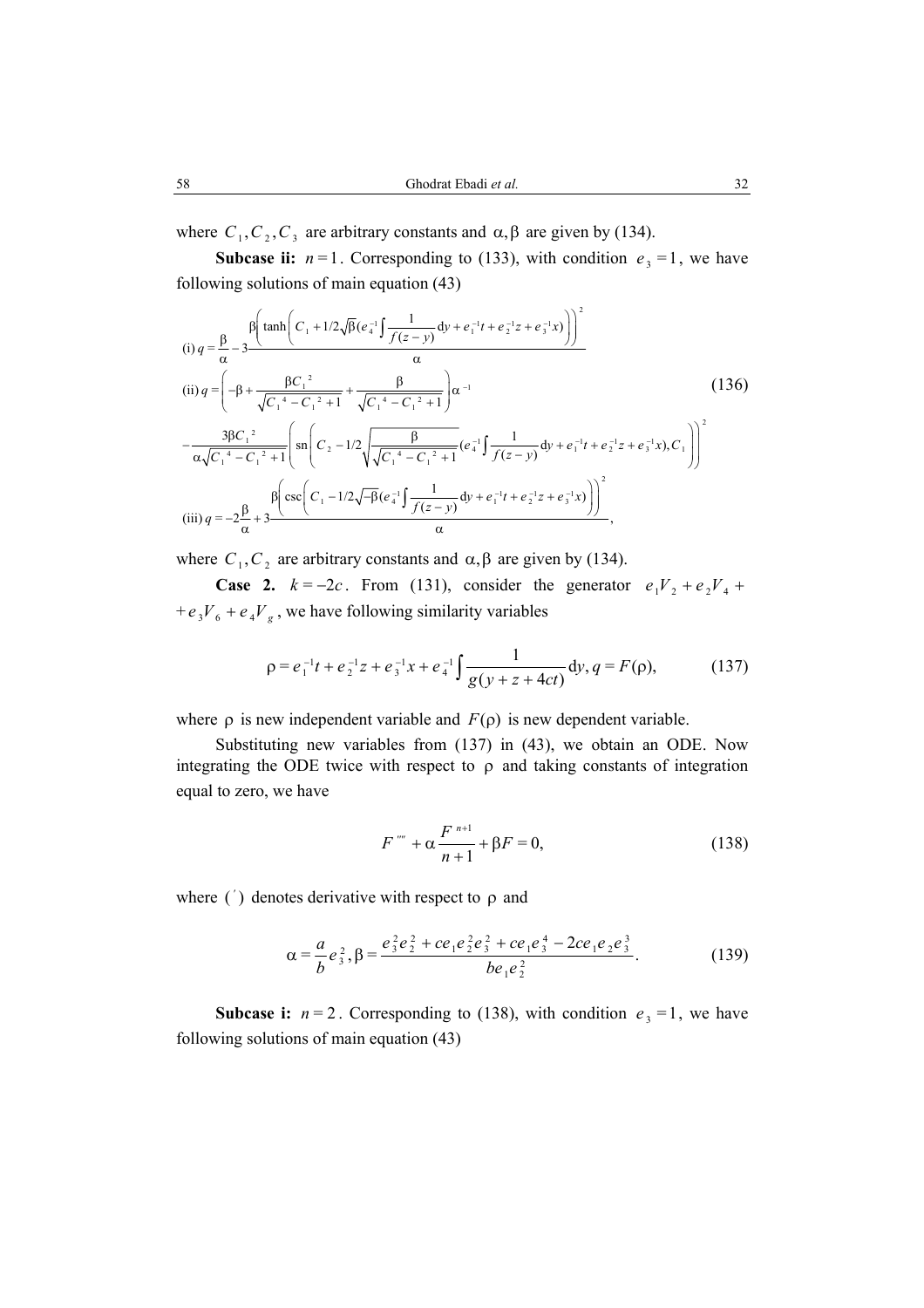(i) 
$$
q = \frac{\sqrt{-3\alpha\beta} \tanh\left(C_1 + 1/2\sqrt{2}\sqrt{\beta}(e_1^{-1}t + e_2^{-1}z + e_3^{-1}x + e_4^{-1}\int \frac{1}{g(y+z+4ct)}dy)\right)}{\alpha}
$$
  
\n(ii)  $q = \frac{\sqrt{-6\alpha(-C_3^{-2} + \beta)}}{\alpha} \operatorname{sn}\left(C_2 + C_3(e_1^{-1}t + e_2^{-1}z + e_3^{-1}x + e_4^{-1}\int \frac{1}{g(y+z+4ct)}dy)\right), \frac{\sqrt{-C_3^{-2} + \beta}}{C_3}\right)$   
\n(iii)  $q = \sqrt{6}C_3 \operatorname{dn}\left(C_2 + C_3(e_1^{-1}t + e_2^{-1}z + e_3^{-1}x + e_4^{-1}\int \frac{1}{g(y+z+4ct)}dy)\right), \frac{\sqrt{2C_3^{-2} + \beta}}{C_3}\right)\frac{1}{\sqrt{\alpha}},$ 

where  $C_1, C_2, C_3$  are arbitrary constants and  $\alpha, \beta$  are given by (139).

**Subcase ii:**  $n=1$ . Corresponding to (138), with condition  $e_3 = 1$ , we have following solutions of main equation (43)

(i) 
$$
q = \frac{\beta}{\alpha} - 3 \frac{\beta \left(\tanh\left(C_1 + 1/2\sqrt{\beta}(e_1^{-1}t + e_2^{-1}z + e_3^{-1}x + e_4^{-1}\int \frac{1}{g(y+z+4ct)}dy)\right)\right)^2}{\alpha}
$$
  
\n(ii)  $q = \left(-\beta + \frac{\beta C_1^{-2}}{\sqrt{C_1^4 - C_1^2 + 1}} + \frac{\beta}{\sqrt{C_1^4 - C_1^2 + 1}}\right)\alpha^{-1}$   
\n
$$
-\frac{3\beta C_1^2}{\alpha\sqrt{C_1^4 - C_1^2 + 1}} \left(\operatorname{sn}\left(C_2 - 1/2\sqrt{\frac{\beta}{\sqrt{C_1^4 - C_1^2 + 1}}}(e_1^{-1}t + e_2^{-1}z + e_3^{-1}x + e_4^{-1}\int \frac{1}{g(y+z+4ct)}dy), C_1\right)\right)^2
$$
\n(iii)  $q = -2\frac{\beta}{\alpha} + 3 \frac{\beta \left(\operatorname{csc}\left(C_1 - 1/2\sqrt{-\beta}(e_1^{-1}t + e_2^{-1}z + e_3^{-1}x + e_4^{-1}\int \frac{1}{g(y+z+4ct)}dy)\right)\right)^2}{\alpha},$ \n(iii)  $q = -2\frac{\beta}{\alpha} + 3 \frac{\beta \left(\operatorname{csc}\left(C_1 - 1/2\sqrt{-\beta}(e_1^{-1}t + e_2^{-1}z + e_3^{-1}x + e_4^{-1}\int \frac{1}{g(y+z+4ct)}dy)\right)\right)^2}{\alpha},$ 

where  $C_1, C_2$  are arbitrary constants and  $\alpha, \beta$  are given by (139).

#### **9. CONCLUSIONS**

This paper gives a very comprehensive account of the extended KP equation in (3+1)-D with power law nonlinearity. Several kinds of solutions are revealed by the aid of multiple integration techniques. There are three kinds of solitons that are obtained here. They are topological solitons that are also known as shock waves, non-topological solitons and singular solitons. Their respective domain restrictions are identified for these respective solitons to exist.

The improved JEF method displayed several forms of double periodic functions including the cnoidal and snoidal waves. In the limiting cases, these degenerate into the linear waves or solitons as well as complexitons, depending on the solution structure. The modified  $F$ -expansion method also gave a wide range of solutions that are in terms of the hyperbolic functions as well as rational solutions. Many special cases of these solutions are going to be in terms of topological or non-topological or singular solitons. One of the most powerful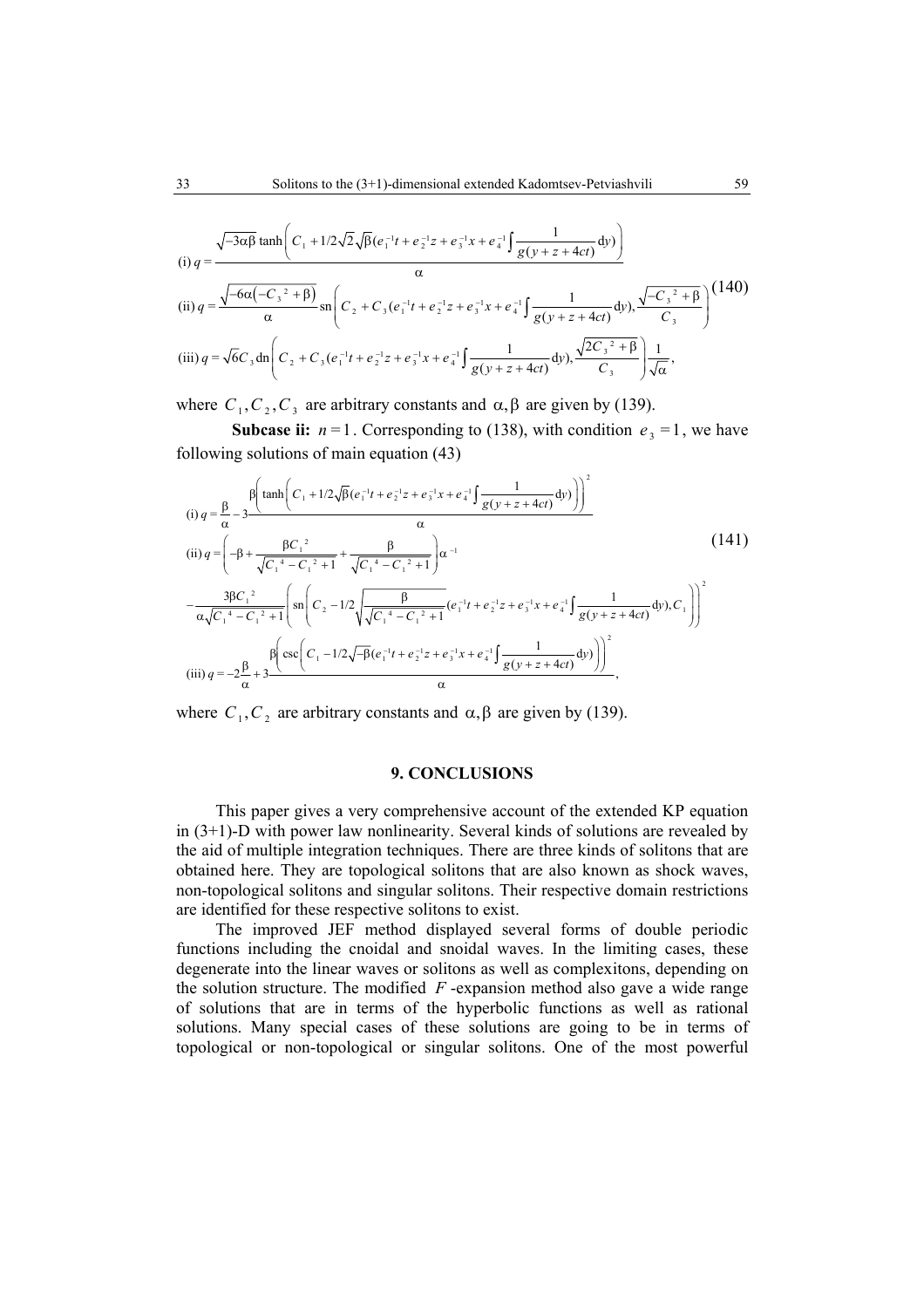integration tol that was used in this paper is the Lie symmetry analysis that retrieved a few more solutions to the equation under study.

These wide variety of results are going to be truly useful in the area of multicomponent plasmas where this equation appears. In fact the generalization to power law nonlinearity will be of added advantage as the special cases where *n* = 1 or  $n = 2$ , the latter being refered to as the modified KP equation, fall out easily from this generalized setting. Additionally, considering the power law nonlinearity displays the results on a generalized tone that easily allows the mathematical analysis of the results.

In future, this equation will be further studied. One of the many aspects that needs to be addressed is the soliton perturbation theory. In order to study this, the conservation laws needs to be obtained. Based on these conservation laws, the adiabatic parameter dynamics of the solitons will be obtained in presence of concrete perturbations terms. In addition to these deterministic perturbation terms, stochastic perturbation terms will also be considered. In this case, the corresponding Langevin equation will be derived and the mean free dynamics of the soliton parameters will be obtained. These results will be reported in the future.

## **APPENDIX**

*Table 1* 

Relations between values of  $(A, B, C)$  and corresponding  $\psi(\xi)$  in Riccati equation

| A              | B  | C                                    | $\psi$                                                       |
|----------------|----|--------------------------------------|--------------------------------------------------------------|
| 0              | 1  | -1                                   | $\frac{1}{2} + \frac{1}{2} \tanh\left(\frac{1}{2}\xi\right)$ |
| 0              | -1 | 1                                    | $\frac{1}{2} - \frac{1}{2} \coth\left(\frac{1}{2}\xi\right)$ |
| $\frac{1}{2}$  | 0  | -1                                   | $\coth(\xi) \pm \csch(\xi)$ ,                                |
| 1              | 0  | $\tanh(\xi) \pm \mathrm{isech}(\xi)$ |                                                              |
| 1              | 0  | $\tanh(\xi), \coth(\xi)$             |                                                              |
| $\frac{1}{2}$  | 0  | -1                                   | $\sec(\xi) + \tan(\xi), \csc(\xi) - \cot(\xi)$               |
| $\frac{-1}{2}$ | 0  | $\frac{1}{2}$                        | $\csc(\xi) + \cot(\xi), \sec(\xi) - \tan(\xi)$               |
| $\frac{-1}{2}$ | 0  | $\frac{1}{2}$                        | $\csc(\xi) + \cot(\xi), \sec(\xi) - \tan(\xi)$               |
| 0              | 0  | $\frac{1}{1(-1)}$                    | $\tan(\xi)(\cot(\xi))$                                       |
| 0              | 0  | $\neq 0$                             | $\frac{-1}{C\xi + \lambda}$                                  |

$$
\psi'(\xi) = A + B\psi(\xi) + C\psi^2(\xi) \qquad (C \neq 0)
$$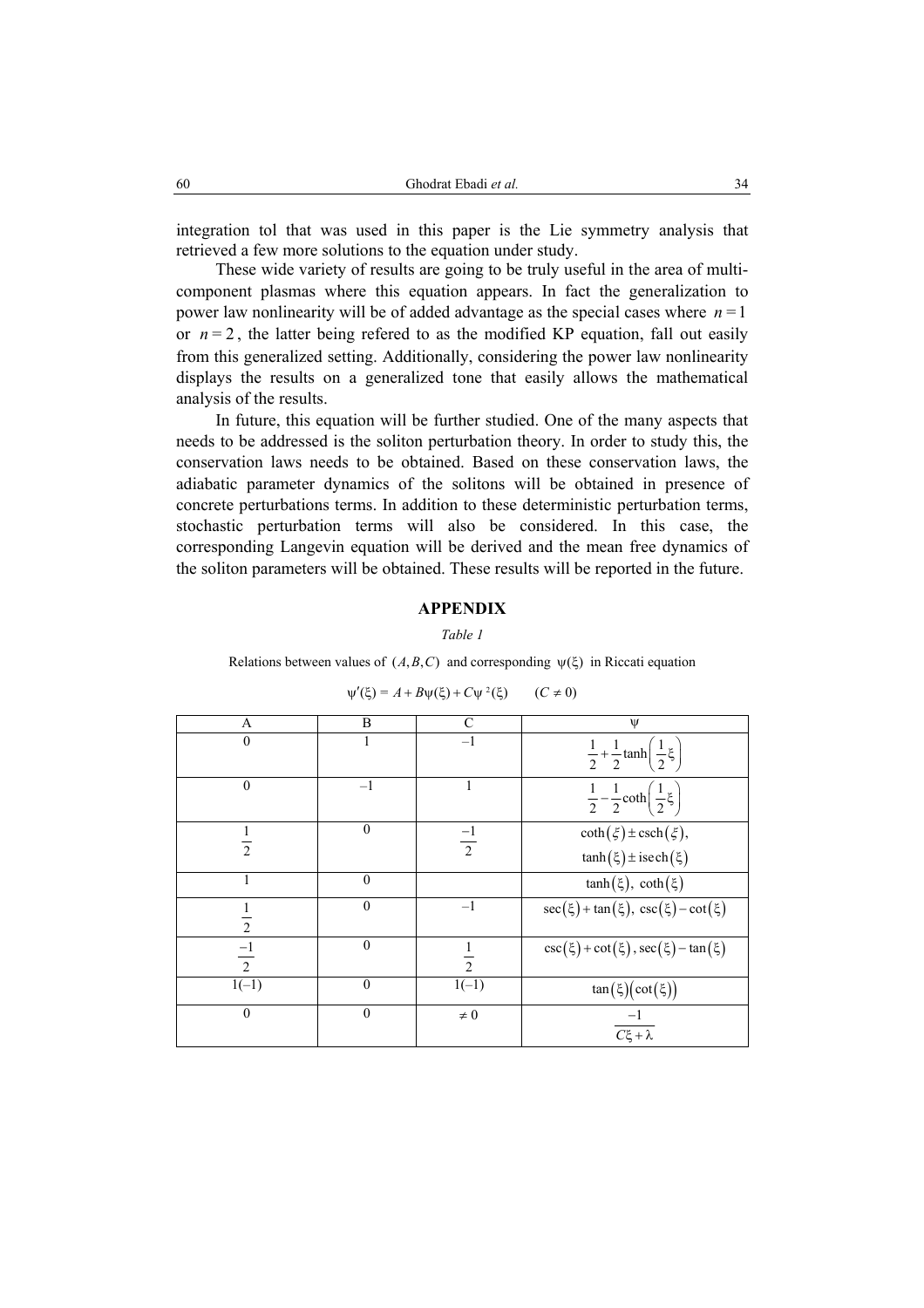*Table 1 (continued)*

| arbitrary constant |     |                |
|--------------------|-----|----------------|
| arbitrary constant | ≠ ∪ | $\exp(B\xi)-A$ |

# *Table 2*

# Relation between values of ( $q_0$ ,  $q_2$ ,  $q_4$ ) and corresponding  $\psi$

| $\mathfrak{q}_\mathrm{0}$ | $\mathfrak{q}_2$   | $q_{4}$                           | $\psi(\zeta)$                                                                                                        |
|---------------------------|--------------------|-----------------------------------|----------------------------------------------------------------------------------------------------------------------|
| $\mathbf{1}$              | $-1 - m^2$         | m <sup>2</sup>                    | $\operatorname{sn}(\zeta)$ or $\operatorname{cd}(\zeta) = \frac{\operatorname{cn}(\zeta)}{\operatorname{dn}(\zeta)}$ |
| $1 - m^2$                 | $2\ m^2 - 1$       | $-m2$                             | $cn(\zeta)$                                                                                                          |
| $m^2-\!1$                 | $2 - m^2$          | $^{-1}\,$                         | $dn(\zeta)$                                                                                                          |
| m <sup>2</sup>            | $-1 - m^2$         | $\,1\,$                           | $\text{ns}(\zeta) \frac{1}{\text{sn}(\zeta)}$ or<br>$\text{dc}(\zeta) = \frac{\text{dn}(\zeta)}{\text{cn}(\zeta)}$   |
| $-m2$                     | $2 m2 -1$          | $1 - m^2$                         | $\operatorname{nc}(\zeta) = \frac{1}{\operatorname{cn}(\zeta)}$                                                      |
| $-1$                      | $2 - m^2$          | $m^2-1$                           | $nd(\zeta) = \frac{1}{dn(\zeta)}$                                                                                    |
| $\mathbf{1}$              | $2 - m^2$          | $1 - m^2$                         | sc $(\zeta) = \frac{\text{sn}(\zeta)}{\text{cn}(\zeta)}$                                                             |
| $\mathbf{1}$              | $2 m2 -1$          | $-m^{2}(-1-m^{2})$                | $sd(\zeta) = \frac{sn(\zeta)}{dn(\zeta)}$                                                                            |
| $1 - m^2$                 | $2 - m^2$          | $\mathbf{1}$                      | $cs(\zeta) = \frac{cn(\zeta)}{sn(\zeta)}$                                                                            |
| $-m^{2}(1-m^{2})$         | $2 m2 - 1$         | $\mathbf{1}$                      | $ds(\zeta) = \frac{dn(\zeta)}{sn(\zeta)}$                                                                            |
| $rac{1}{4}$               | $\frac{1-2m^2}{2}$ | $\frac{1}{4}$                     | $\text{ns}(\zeta)$ +cs $(\zeta)$                                                                                     |
| $\frac{1-m^2}{4}$         | $\frac{1+m^2}{2}$  |                                   | $\operatorname{nc}(\zeta)$ +sc $(\zeta)$                                                                             |
| $\frac{1}{4}$             | $\frac{m^2-2}{2}$  | $\frac{1-m^2}{2}$ $\frac{m^2}{4}$ | $ns(\zeta)$ +ds $(\zeta)$                                                                                            |
| $\frac{m^2}{4}$           | $\frac{m^2-2}{2}$  | $\frac{m^2}{4}$                   | $\operatorname{sn}(\zeta) + \operatorname{ics}(\zeta)$                                                               |